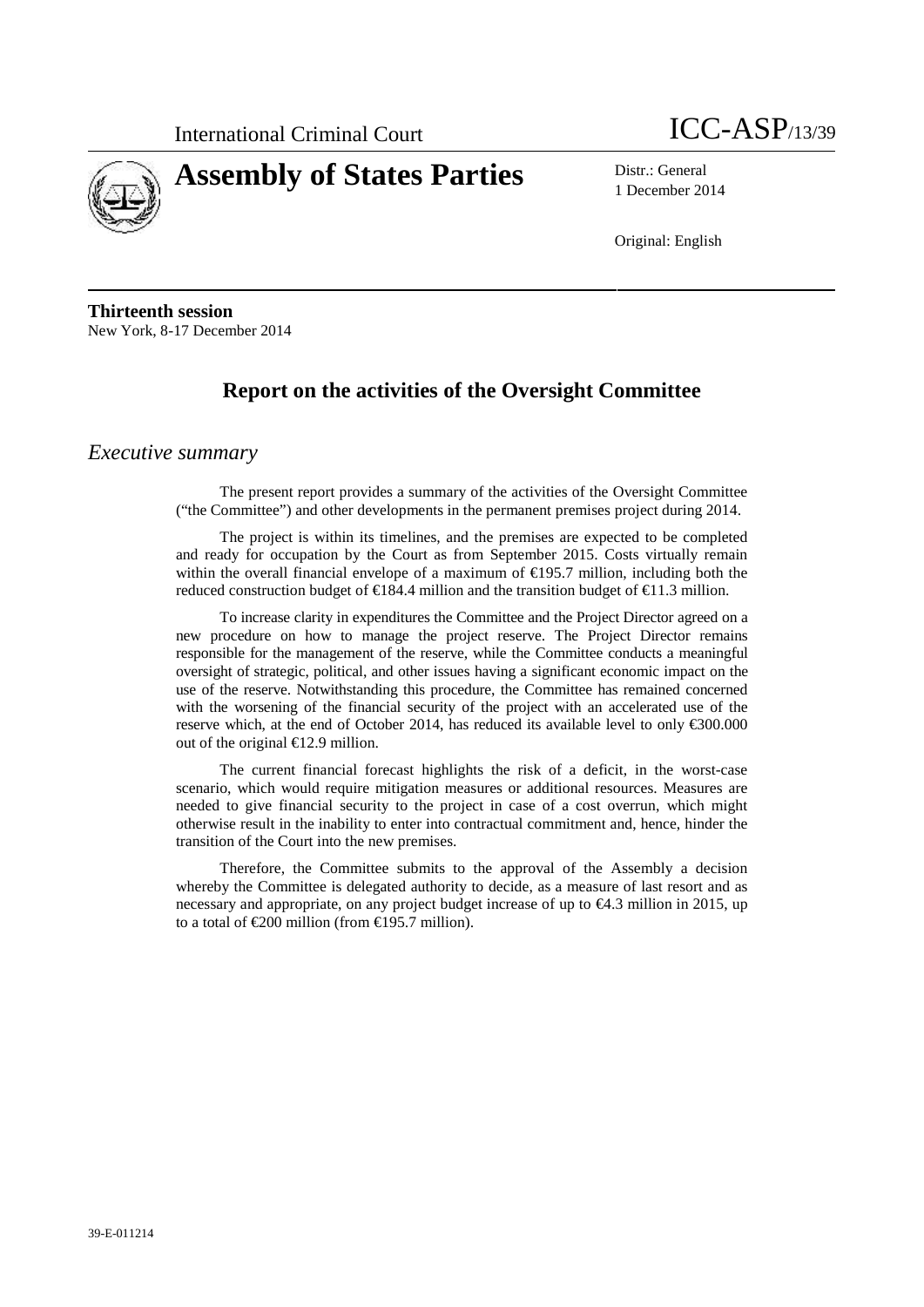| Contents |            |           |                                                                                                                                                  |                                                            |                                                                                                                                     | Pages |  |  |  |
|----------|------------|-----------|--------------------------------------------------------------------------------------------------------------------------------------------------|------------------------------------------------------------|-------------------------------------------------------------------------------------------------------------------------------------|-------|--|--|--|
|          | Ι.         |           |                                                                                                                                                  |                                                            |                                                                                                                                     |       |  |  |  |
|          | II.        |           |                                                                                                                                                  |                                                            |                                                                                                                                     |       |  |  |  |
|          |            | А.        |                                                                                                                                                  |                                                            |                                                                                                                                     |       |  |  |  |
|          |            | <b>B.</b> |                                                                                                                                                  |                                                            |                                                                                                                                     |       |  |  |  |
|          |            |           | 1.                                                                                                                                               |                                                            |                                                                                                                                     |       |  |  |  |
|          |            |           | 2.                                                                                                                                               |                                                            | Capacity of the premises to accommodate potential growth of                                                                         |       |  |  |  |
|          |            |           | 3.                                                                                                                                               |                                                            |                                                                                                                                     |       |  |  |  |
|          |            |           |                                                                                                                                                  | (a)                                                        |                                                                                                                                     |       |  |  |  |
|          |            |           |                                                                                                                                                  | (b)                                                        |                                                                                                                                     |       |  |  |  |
|          |            |           |                                                                                                                                                  | (c)                                                        |                                                                                                                                     |       |  |  |  |
|          |            |           |                                                                                                                                                  | (d)                                                        |                                                                                                                                     |       |  |  |  |
|          |            | C.        |                                                                                                                                                  |                                                            |                                                                                                                                     |       |  |  |  |
|          |            |           | 1.                                                                                                                                               |                                                            |                                                                                                                                     |       |  |  |  |
|          |            |           | 2.                                                                                                                                               |                                                            |                                                                                                                                     |       |  |  |  |
|          | III.       |           |                                                                                                                                                  |                                                            |                                                                                                                                     |       |  |  |  |
|          |            | А.        |                                                                                                                                                  |                                                            |                                                                                                                                     |       |  |  |  |
|          |            | <b>B.</b> |                                                                                                                                                  |                                                            |                                                                                                                                     |       |  |  |  |
|          |            | C.        |                                                                                                                                                  |                                                            |                                                                                                                                     |       |  |  |  |
|          |            | D.        |                                                                                                                                                  |                                                            |                                                                                                                                     |       |  |  |  |
|          | IV.        |           |                                                                                                                                                  |                                                            |                                                                                                                                     |       |  |  |  |
|          |            | А.        |                                                                                                                                                  |                                                            |                                                                                                                                     |       |  |  |  |
|          |            |           | 1.                                                                                                                                               |                                                            |                                                                                                                                     |       |  |  |  |
|          |            |           | 2.                                                                                                                                               |                                                            | Expenditures against the unified project budget11                                                                                   |       |  |  |  |
|          |            |           | 3.                                                                                                                                               |                                                            | Expenditures against the Court's annual budget  12                                                                                  |       |  |  |  |
|          |            |           | 4.                                                                                                                                               |                                                            | Total projected cost of the project: unified construction and<br>transition budget, plus the Court's budget (permanent premises) 12 |       |  |  |  |
|          |            |           | 5.                                                                                                                                               |                                                            |                                                                                                                                     |       |  |  |  |
|          |            |           | 6.                                                                                                                                               |                                                            |                                                                                                                                     |       |  |  |  |
|          |            | <b>B.</b> |                                                                                                                                                  |                                                            |                                                                                                                                     |       |  |  |  |
|          | Annex I:   |           | Expenditures for the permanent premises unified project budget for                                                                               |                                                            |                                                                                                                                     |       |  |  |  |
|          | Annex II:  |           | Expenditures and future projected budgets for Major Programme VII-1<br>(Project Director's Office) per 15 November 2014 (in thousands of euro)15 |                                                            |                                                                                                                                     |       |  |  |  |
|          | Annex III: |           |                                                                                                                                                  | Total projected cost of the permanent premises project per | 15 November 2014 (in thousands of euro) - Expenditures and future                                                                   |       |  |  |  |
|          |            |           |                                                                                                                                                  |                                                            | Annex IV: Overview costs, one-time payments and host State loan per                                                                 |       |  |  |  |
|          | Annex V:   |           |                                                                                                                                                  |                                                            |                                                                                                                                     |       |  |  |  |
|          |            |           |                                                                                                                                                  |                                                            |                                                                                                                                     |       |  |  |  |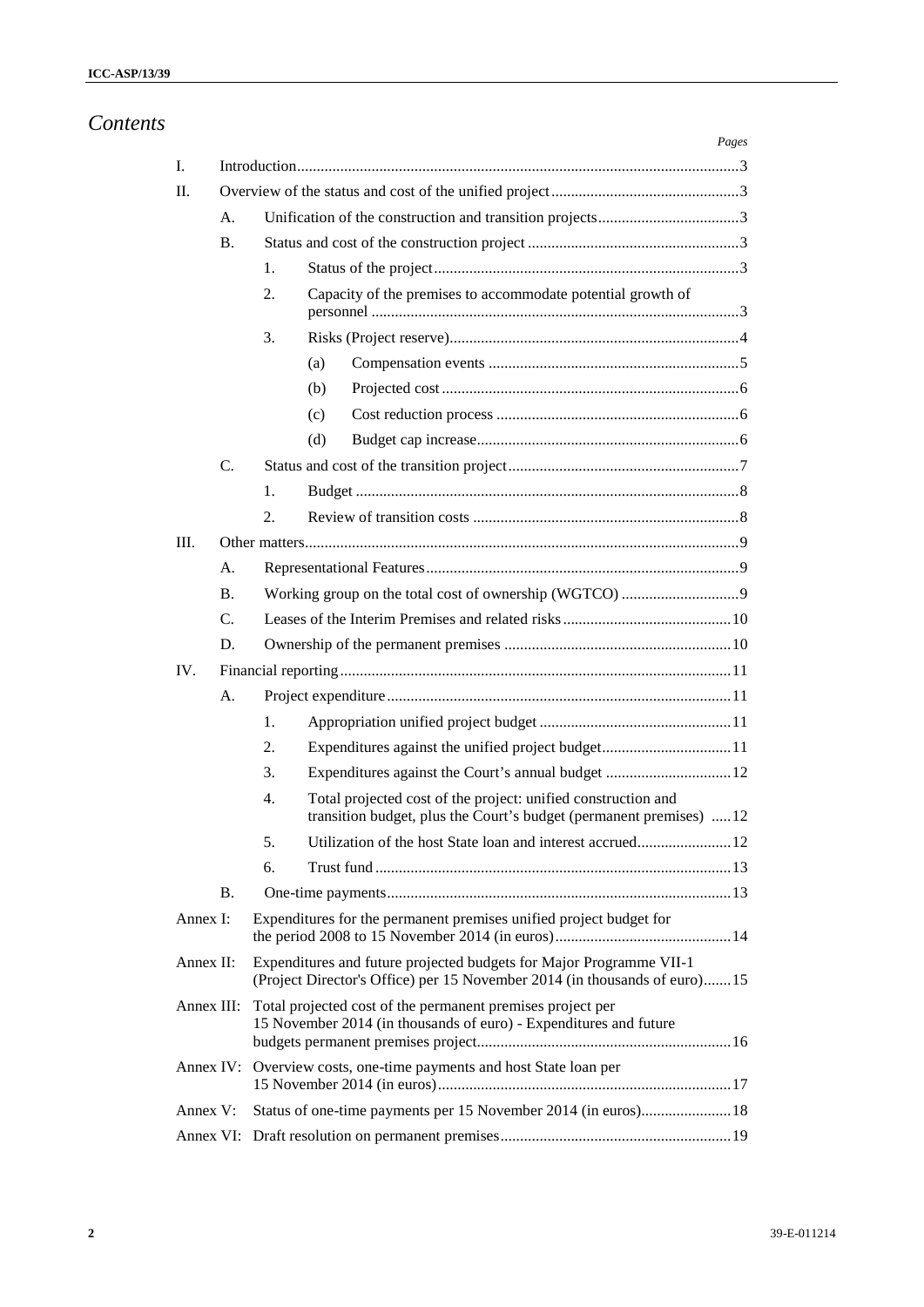### **I. Introduction**

At its sixth session, held in November/December 2007, the Assembly of States Parties established an Oversight Committee (hereinafter "the Committee") as a subsidiary body of the Assembly to provide strategic oversight for the permanent premises project.<sup>1</sup>

2. The present report is submitted in accordance with resolution ICC-ASP/6/Res.1, annex II, paragraph 15, which states that the Committee shall provide regular status reports to the Bureau and shall submit any draft resolutions or information to the Assembly through the Bureau.

3. Since the twelfth session of the Assembly, the Oversight Committee held 21meetings, on 5 December 2013, 30 January, 10 March, 3 and 17 April, 15 and 28 May, 5 and 18 June, 2 July, 21 August, 11,25 and 30 September, 9 and 23 October, 6 and 13, 24 and 27 November, and 4 December 2014.

4. Mr. Roberto Bellelli briefed The Hague Working Group on new developments related to the project on three occasions, at its first, third and eleventh meeting, on 31 January, 3 April and 17 November 2014. The Committee on Budget and Finance also received interim reports on 8 April and 3 October 2014, and a briefing by the Chair of the Committee on 29 April and 10 October 2014.

### **II. Overview of the status and cost of the unified project**

### **A. Unification of the construction and transition projects**

5. The construction and transition projects had been unified since 5 July 2013 into a single permanent premises project, by decision of the Oversight Committee in full agreement with the Court. The Project Director - as the manager of all aspects related to the unified project and previously separately governed under the respective authorities of the Committee and of the Registrar - reports to both the Committee and to the Registrar, on the operations and the finances of both the construction and the transition projects. These changes are reflected in the governance structure of the project.<sup>2</sup>

### **B. Status and cost of the construction project**

#### **1. Status of the project**

6. The construction plan is within its timelines, and the premises are expected to be completed and ready for occupation by the Court as from September 2015. Consequently, the period between September and December 2015 would still be fully available for the Court to prepare for the move from the interim to the permanent premises. The actual move of the Court will take place between 30 November and 11 December 2015.

7. The project costs virtually remain within the overall financial envelope of a maximum of  $\in$ 195.7 million.<sup>3</sup> However, the current financial forecast highlights the risk of a deficit, which requires appropriate mitigation measures or additional resources.<sup>4</sup>

#### **2. Capacity of the premises to accommodate potential growth of personnel**

8. At the Committee's seventh meeting on 2 July 2014, the Project Manager made a presentation on the absorption of the Court's potential growth in light of the new existing floor plans approved and signed by the top management representatives of the three organs of the Court. These floor plans will not be changed anymore until the end of the construction and include sufficient flexibility to cope with the projected additional growth

<sup>&</sup>lt;sup>1</sup> *Official Records* ... *Sixth session*...2007 (ICC-ASP/6/20), vol. I, part III, ICC-ASP/6/Res.1, para. 5 and annex II. <sup>2</sup> Report on the activities of the Oversight committee, ICC-ASP/12/43, paragraphs 43, 60-62, anne

Report on the activities of the Oversight Committee, ICC-ASP/12/43, paragraph 67 and resolution ICC-ASP/12/Res.2, paragraph15.

<sup>4</sup> Infra, Section III D, paragraphs 67-75.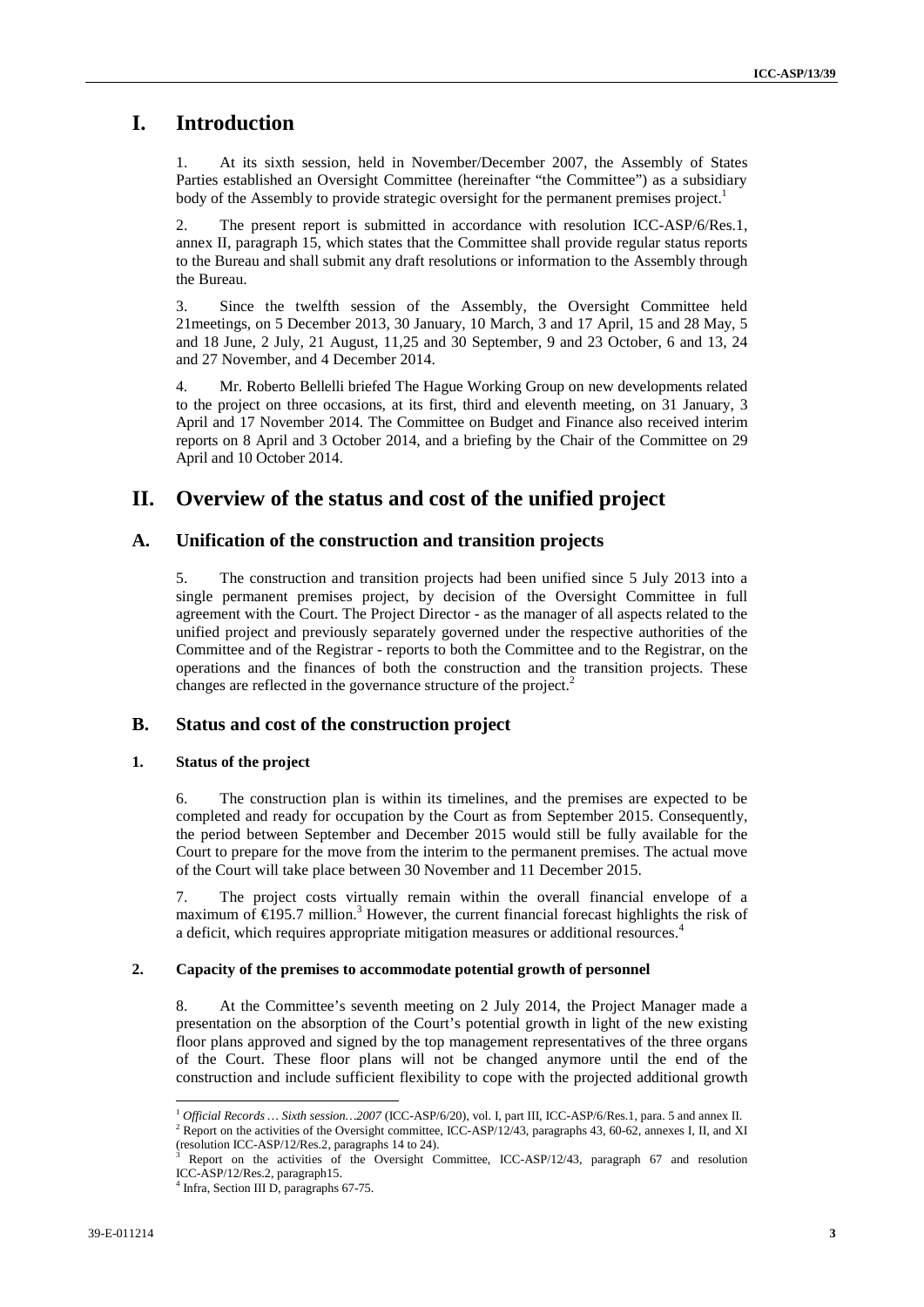of the Office of the Prosecutor until the end of 2016. The current floor plans add up to a total of 1,182 dedicated workstations, 98 available extra flexible workstations<sup>5</sup> and 102 flexible office workstations for external defence teams,<sup>6</sup> making up for a total of  $1,382$ work stations against the approved 1,200 in resolution ICC-ASP/6/Res.1, annex I. An additional option for a flexibility to accommodate 1,519 workstations was also presented, as the maximum theoretical capacity of the premises under the current design, should all individual offices be converted into shared offices, and meeting room space reduced drastically to accommodate extra office space. It was understood that this theoretical option might not be a sustainable solution.

9. On the other hand, the Court also indicated, that in the next two years it would look into other ways to utilize the space more efficiently such as introducing a flexibility factor, working from home, sharing workstations, etc., which were not needed at the moment. The Court stressed that it could fit 200 additional staff, on top of the Office of the Prosecutor's growth, within a few weeks, in the permanent premises, if needed in the future.

#### **3. Risks (Project reserve)**

10. Foreseeable risks are included and financially addressed through a risk register, regularly updated by the Project Director and monitored by the Committee.

11. A restructured project budget was adopted by the Committee before the tendering of the construction project, in 2012, upon the recommendation of the Project Director. This budget structure provided the basis for the monthly progress reports by the Project Director ("Financial status" part of the reports) since the beginning of the construction, with a  $E$ 12.9 million project risk budget.

12. Following the sharp growth in the use of the resources available in the risk register at the end of March  $2014$ , the Committee has extensively discussed how to enhance the implementation of a prudent financial strategy which would ensure that a sufficient financial security remains available to cater for unforeseen risks until the project end. To increase clarity in expenditures against the reserve the Committee and the Project Director agreed on a new procedure on how to manage the risk register, which was adopted by the Committee on 24 June 2014.

13. The risk register was renamed Project Reserve since it includes elements that can be considered properly risks (Changes by users, Works Information Inconsistencies, Works information omissions, legislation-driven changes, and transition risks), and others that are not properly "risks", such as investments to reduce the future cost of ownership ("TCO investments", representational features of States Parties, permit-driven expenditures and other allocated budgets.

14. The content of the Project Reserve was reorganized according to the following categories of items: Allocated budgets (including representational features, fee allocation, archaeology, gas pipe and utility connections, permit requirements, entrance booths requirements, security requirements, entrance road East side and heath and cold storage), total  $\cot$  of ownership (TCO) investment, Changes by users, Works Information<sup>8</sup> inconsistencies,<sup>9</sup> Works Information omissions, $10$  Legislation-driven changes, $11$  and Transition risks.

<sup>&</sup>lt;sup>5</sup> Workstations that can be used for temporary needs, such as interns and consultants, or durably assigned to specific sections in case of growth in staff resources.

Workstations made available to external defence teams used on an ad-hoc basis subject to judicial activity.

<sup>7</sup> In the period February to March 2014, €3.3 million in the reserve had been committed, representing an implementation from 23 per cent to 49 per cent of the risk register on a list of items which included: a) *Technical adaptations* of existing requirements at construction stage (e.g., insulation for the parking lots drainage system - €480,000 and buffering rainwater, €274,000); b) *Investments* in long-term operational costs reductions (i.e., LED lighting system -€1.1 million); and c) New users' requirements or enhanced quality of the premises (e.g.,

<sup>&</sup>quot;expansion of the Gym" -  $\epsilon$ 210,000.).<br><sup>8</sup> The Works Information describes what is required for the project in terms of what the General Contractor is to provide. These divergences have become clearer to the Committee during the ongoing technical design phase, and their financial impact will only be fully estimated once the Construction Design is completed (expected in November 2014). See infra, Section III B.2.

Works Information inconsistencies: Any functional requirements that were badly (quality) or insufficiently (quantity) integrated in the Final Design and therefore in the works information, or where the different designs within the Works Information conflict with each other. In the latter case, the contract allows in favour of the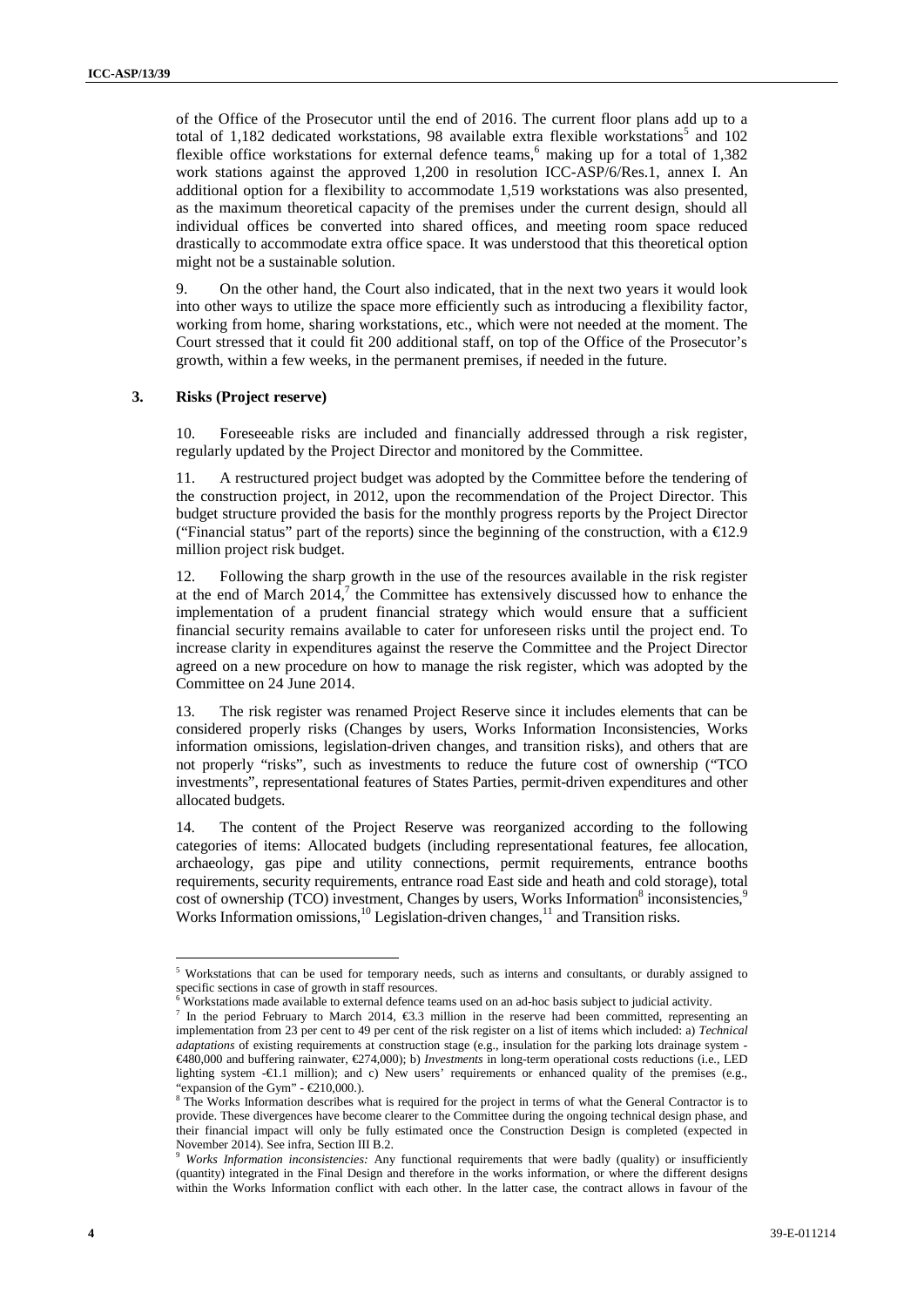15. Under the procedure adopted, the Project Director remains responsible for the management of the Project Reserve, while the Committee conducts a meaningful oversight of strategic, political, and other issues having a significant economic impact on the use of the reserve. Monthly reports of the project including a Project Reserve look ahead are provided to the Committee by the Project Director where the new items are included as soon as they are identified, together with the best-case and worst-case assessment.

16. The Committee authorizes expenditures pertaining to representational features and TCO investments, as well as any expenditure above  $\bigoplus$  50,000. The Committee can also reject expenditures proposed by the Project Director under any other category, based on strategic or political considerations.<sup>12</sup>

17. The risk of a project deficit has suggested the Committee to take a particularly cautious approach to authorizing expenditures against the representational features budget, at a time when a substantial amount of the reserve was being used against other cost categories. Therefore, on 2 July 2014, the Committee decided to repeal the decision it had taken at its sixth meeting, on 5 June 2014, to finance with  $\epsilon$ 200,000 the engraving of the Rome Statute Preamble in the public Plaza. However, the Committee considered that the representational features' budget line  $(\triangleleft 1.2$  million) should not be understood by the stakeholders as the only means to ensure the financial security of the project. Furthermore, the Committee noted that the decision to have representational features in the premises was one of a political nature, adopted by the Assembly, and consequently the Committee will need to ensure that a meaningful amount of representational features is included in the premises. This matter was further addressed in the context of the proposal of the Project Director for a budget cap increase (infra, paragraphs 26-27) and, on 9 October 2014 the Committee decided to reduce the budget line for representational features from  $\epsilon 1.2$  million to  $\epsilon 400.000$ .

#### **(a) Compensation events**

18. In the monthly report issued by the Project Director's Office and the Project Manager at the end of October 2014, under the best-case scenario, the positive saldo of the project budget would be  $\text{\textsterling}616,206$  taking into account an estimated share of  $\text{\textsterling}2,910,473$ under the NEC3 contract that, if realized, would only be capitalized at project end.

19. Under the worst-case scenario, the project budget saldo would be negative in the amount of €2,836,131.

20. In the case of any change to the Works Information, or omissions or inconsistencies, the General Contractor is entitled to claim a compensation event, which, if accepted by the Project Manager, results in an increase of the Guaranteed Maximum Price, and therefore of the cost of the project against the Project Reserve Nearly 60 compensation events have been accepted by the Project Manager. Several matters need to be further discussed with Courtys, and in the Committee, in order to ascertain the final costs.

21. One particular compensation event claim by Courtys has been particularly important in terms of potential costs for the project (potentially  $\epsilon 4.4$  million) regarding the prefabricated concrete engineering, which was considerably more complex than it had initially been estimated. As this Compensation event claim was rejected by the Project Manager, Courtys took the dispute to the procedure of Adjudication as provided for in the contract. The matter was settled by the Project Director, with the approval of the Committee, with a negotiated agreement whose value ranges between  $\in$  million and  $\in$ 1.9 million.

contractor to select the most economical solution to the contractor but the Project might require that the most expensive solution is adopted in order to comply correctly with the functional brief, resulting in a need to change the works information at the construction design stage. This would mostly continue to be a risk until all the design is finished.

<sup>&</sup>lt;sup>10</sup> *Works Information omissions*: anything that is not defined sufficiently in the original works information. It is quality that was not priced at the time of the tender by the contractor and therefore it is not strictly an over cost since that quality should or would have been part of the tender anyway if we had known about it at the time. For example the discovery of oil tanks in the ground and the associated pollution were not in the works information as

Legislation driven changes: changes required by amended regulations or directives of the competent Dutch authorities, such as the additional demands for the parking lots drainage system.

<sup>&</sup>lt;sup>12</sup> Procedure for the management of the Project Reserve, dated 19 June 2014.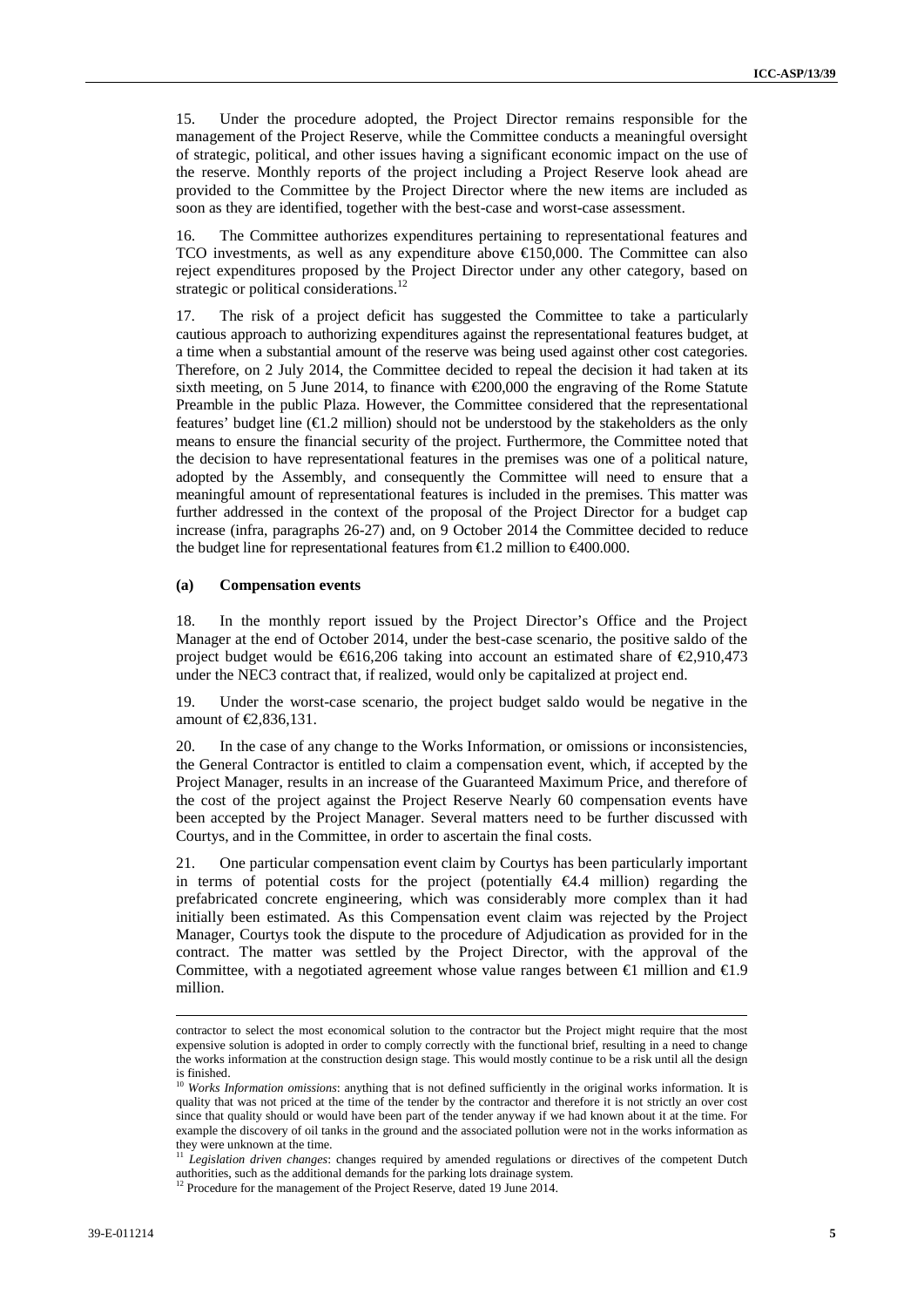22. Further compensation events can still be claimed by Courtys at the current stage, upon completion of the Construction Design at the end of September 2014, and until the end of November 2014. Such potentially negative situations have been factored in the assessment of the worst case financial scenario. While compensation events might also be claimed at a later stage and until the completion of the project, their impact will be potentially less important as the project progresses and will appear clearer around mid- February 2015.

23. In summary, under the worst-case scenario presented by the Project Manager at the end of October 2014, the risks to the project would exceed the project budget in  $\epsilon 2.8$ million.

#### **(b) Projected cost**

24. The total estimated costs, following the 2013 decision of the Committee to unify the construction and transition projects, amount to €203.7 million. This cost figure is composed of €195.72 million for the unified revised project budget which includes all construction and transition activities and an estimated figure of  $\bigoplus$  million from the regular annual budgets of the Court.<sup>13</sup>

#### **(c) Cost reduction process**

25. The Oversight Committee considered the possible savings in the register look ahead, which could still be achieved with minimal impact upon the Court's key operations, while also preserving the quality of the items and services procured. The Committee also acknowledged that at the current stage of the project changing requirements upon which the Design had been approved could potentially result in disruption for the project that, instead of savings, would trigger additional costs.

#### **(d) Budget cap increase**

26. The €184.4 million construction budget is under pressure, since the Assembly had approved to use €5.6 million of projected construction savings to fund part of the transition budget. The remaining  $\epsilon$ 5.7 million, up to the  $\epsilon$ 1.3 approved budget for the transition project, would be financed from the Court's budget surpluses from the 2012 to 2014.<sup>14</sup>

27. On 24 September 2014, the Project Director presented to the Committee a proposal for an increase of the budget cap up to  $\epsilon$ 200 million, i.e. additional  $\epsilon$ 4.3 million to be allocated in the reserve.

28. The request for increase of the budget of  $\epsilon 4.3$  million was recommended by the Project Director in light of both the technical accountancy rules and increased pressures on both the construction and transition project budgets. This request is formulated on the basis of the worst-case scenario and reflects the need to ensure that appropriate budgetary authorization exists for the Project Director to commit resources, if needed, in order to ensure procurement actions so that the project be not halted during 2015. The Project Director also highlighted that this matter does not require any additional funding, since the potential increase would be ensured either through the use of the host State loan in combination with the one-time payments and/or the annual surpluses of the Court. The Project Director also stressed that even with an increased budget authorization above the level of €195.7, he would continue to manage the risks in the construction and the transition to try and finish both projects within  $\in$  95.7 million.

29. The Committee submitted to the Committee of Budget and Finance, for consideration at its  $23<sup>rd</sup>$  session, the following options:

(a) Not to approve any budget increase, with the risk that if the approved budget was insufficient, the transition to the new premises might be affected, resulting in the extension of the lease of the interim premises into 2016;

<sup>&</sup>lt;sup>13</sup> See paragraphs 68-70, infra.

<sup>&</sup>lt;sup>14</sup> Resolution ICC-ASP/12/Res.2, paragraphs 7 and 16.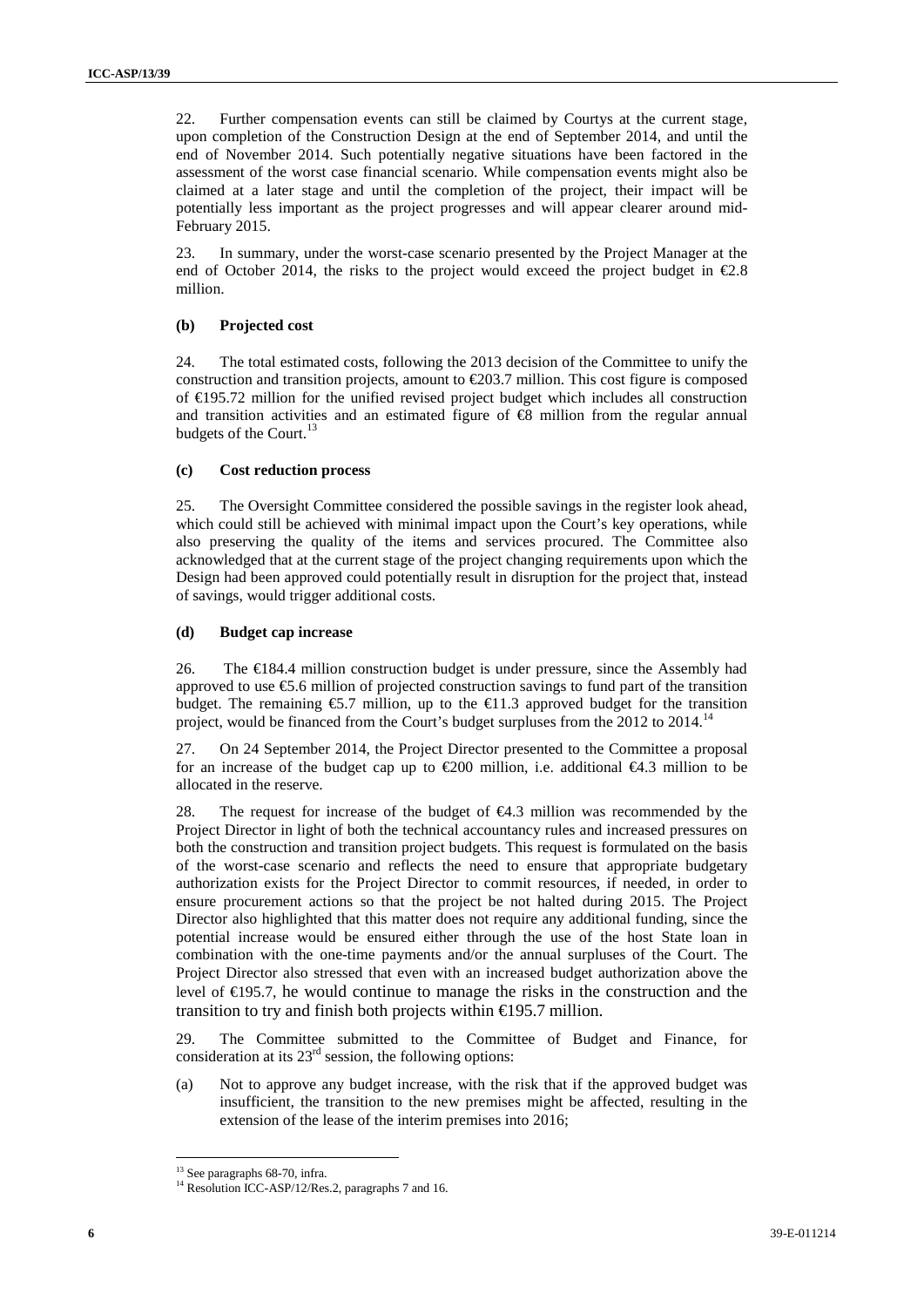- (b) Approve a budget increase, without conditions attached, with the risk that the additional resources might be spent before the project end;
- (c) Not to approve a budget increase but delegation of authority to the Committee would be provided by the Assembly in order to increase as a measure of last resort, if necessary and as appropriate, the budget level of a maximum of  $\epsilon 4.3$  million. Building on a recommendation by the External Auditor,<sup>15</sup> the Committee also considered that any such additional resources would be managed thorough a separate strategic reserve, under the direct and exclusive responsibility and control of the Committee, who would also approve a procedure for expenditures against such strategic reserve.<sup>16</sup>

30. The Committee on Budget and Finance recommended considering an intermediate option, according to which the Assembly be requested to "raise the budget cap from its current  $\bigoplus$ 95.7 million to  $\bigoplus$ 00 million", with 'the additional  $\bigoplus$ 4.3 million [as] a resource of last resort." The Committee on Budget and Finance also recommended that "the parties involved should look into ways" to achieving "an enhancement of strategic oversight".

31. At the twelfth meeting of the Committee, held on 6 November 2014, both the Court and the Project Director expressed their view that the Committee should follow the CBF recommendation and request the Assembly of States Parties to raise the budget cap, while enhancing the control of the strategic reserve by the Committee.

32. The Committee considered that the financial risk of a potential deficit and the possible consequences for the project require that security be built around the budget with a measure that would ensure that, if needed, expenditures can be authorized above the current budget level and for a maximum of additional  $\bigoplus$ . 3 million. At the same time, also based on the recommendation of the External Auditor,<sup>17</sup> the Committee considered that financial security should be combined with enhanced control and oversight at the authorization stage, i.e. at the time of deciding whether a budget increase is strictly necessary and appropriate.

33. As a consequence, the Committee submits to the approval of the Assembly a decision whereby the Committee is delegated authority to decide, as a measure of last resort and as necessary and appropriate, on any project budget increase of up to  $\epsilon 4.3$  million in 2015, or bringing the budget authorization up to a total of  $\epsilon$ 200 million (from  $\epsilon$ 195.7 million). In its next meetings, the Committee will revise, as appropriate, the procedure for keeping the management of such expenditures under review.

34. The financing instruments of the project, as approved by the Assembly, include: that the host State loan in combination with the one-time payments shall be used up to an amount of €190 million, and the surpluses of the Court's budget for the years 2012-2014, up to an amount of  $\epsilon$ 5.7 million, which together add up to the approved  $\epsilon$ 195.7 million unified project budget. However, the combination of the financial instruments available provide more than enough financial strength to finance a possible overrun of the unified project, as they include: the loan ( $\epsilon$ 200 million), the one-time payments received ( $\epsilon$ 54.5 million) and the surplus received to date ( $\epsilon$ 4.4 million), plus the amount of surplus that will become available for the years 2013 and 2014. Subject to the Assembly delegating authority to the Committee to decide on any project budget increase up to a total of  $E$ 200 million, the funding of up to €4.3 million could be provided, if actually needed, from any of these sources.

### **C. Status and cost of the transition project**

35. The Assembly had requested the Court, in conjunction with the Project Director, "to take all preparatory measures needed to ensure its readiness to take occupation of the permanent premises by not later than December 2015 in order to avoid any additional

<sup>15</sup> ICC-ASP/13/12, *Financial statements for the period 1 January to 31 December 2013*, Recommendation No. 2 and paragraphs 32-40.

<sup>&</sup>lt;sup>16</sup> Report of the Committee on Budget and Finance on the work of its twenty-third session, ICC-ASP/13/15,  $\frac{1}{2}$  paragraph 156.

<sup>17</sup> ICC-ASP/13/12, *Financial statements for the period 1 January to 31 December 2013*, Recommendation No. 2 and paragraphs 27-40.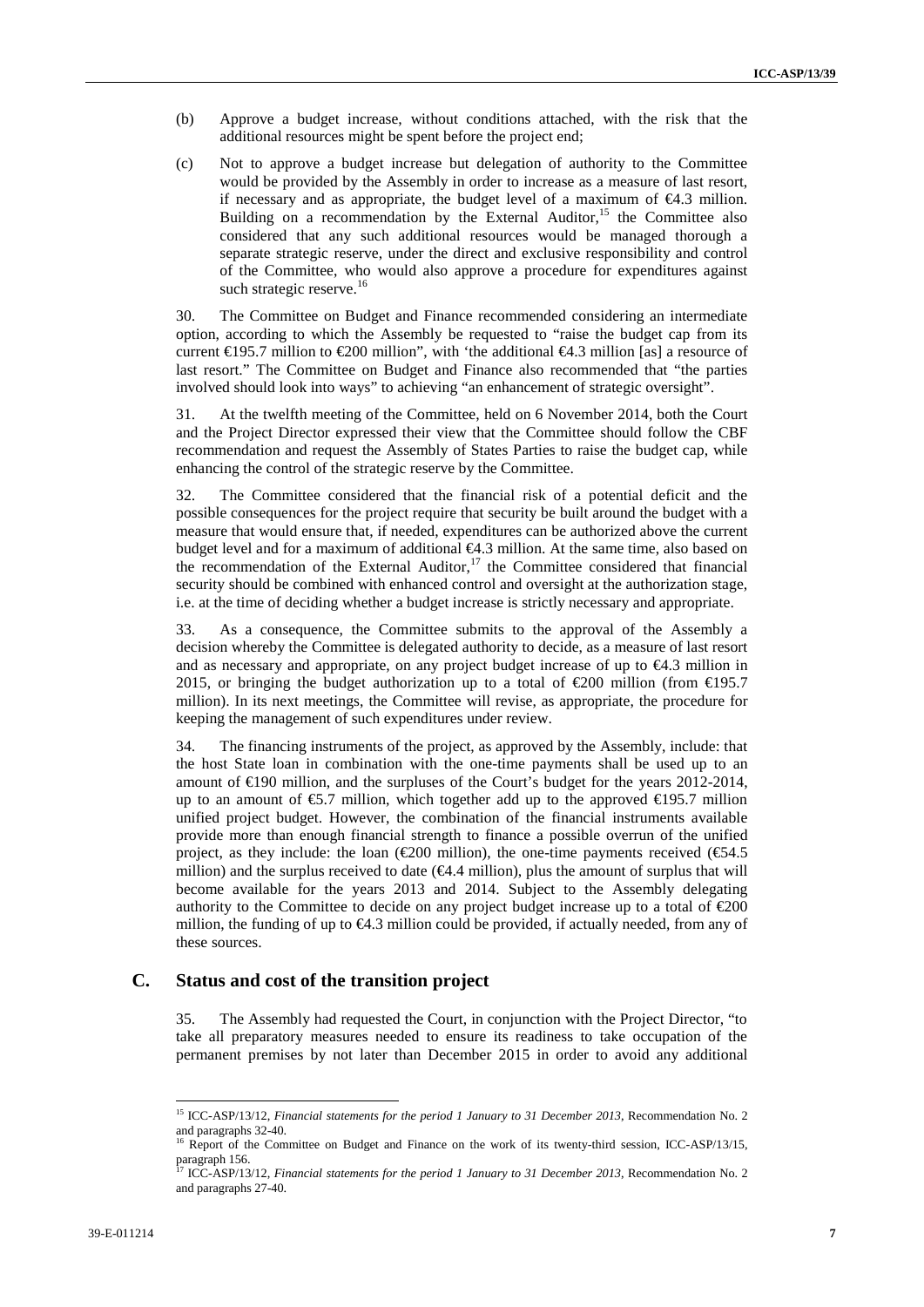expenditures for the States Parties, and to report thereon in detail to the Bureau and to the twentieth session of the Committee on Budget and Finance".<sup>18</sup>

36. The transition project includes such costs as non-integrated user equipment, residual costs relating to the handing over of the interim premises, and moving costs. This project aims at ensuring that the Court be ready to take full occupation of the permanent premises by no later than December 2015, and will run until the end of the guarantee period foreseen by the construction contract, on 17 July 2016, i.e., one year after the handing over of the premises by the constructor to the Court, which is contracted to take place on 17 July 2015.

#### **1. Budget**

37. The Assembly of States Parties, at its twelfth session approved the unified financial target for the overall project, at the level of  $\in$  95.7 million, subject to a review of such target every six months throughout the life-span of the project, and also subject to a cost review process of the transition elements of the project, aimed at reducing the target at least at the level of  $\text{E}193.7$  million by June 2014.<sup>19</sup>

38. Based on the parameters for a meaningful review of the transition elements approved by the Assembly, $20$  the Committee has received periodic information on the inventories, procurement plans, and extension of the useful life of assets.<sup>21</sup> However, the Committee did not receive a review of the transition costs in advance of the June 2014 deadline because the costs were still being discussed between the PDO and the Court.<sup>22</sup> The Project Director explained that the cost for the transition project could not go down based on the present requirements, as they had to ensure the move of the Court. Based on the practice in normal procurement processes, it was also indicated that, should there be savings at the end of the procurement process for the transition elements, such savings should not be expected to achieve the targeted  $\bigoplus$  million reduction.

#### **2. Review of transition costs**

39. At the time of the unification of the projects, transition cost had been reviewed downwards from the estimated original  $\epsilon$ 20.1 million (as identified in 2011) down to an agreed budget of  $\in$ 1.3 million in 2013, although an estimated  $\in$ 1.9 for ICC staff costs – both for the transition and construction activities - remained to be covered through the regular budget of the Court (MP VII-1). Savings in the transition budget were realized, for example, by providing that all the existing workstations will be moved, so that no new office furniture (or the minimum necessary) will need to be purchased. Further possibilities for savings might arise out of the procurement process but, if they happen, are expected to be less than the  $\bigoplus$  million figure. Should the analysis of the construction project procurement savings be taken as a comparator, market savings achieved by Courtys (who have significantly greater commercial procurement market skills than the Court) have averaged between two per cent to three per cent on a value of approximately  $\in$  34 million. If that level of procurement performance was repeated on the transition project on a  $\in$ 1.3 million, budget the savings expected would be between  $\epsilon$ 226,000 and  $\epsilon$ 339,000.

40. The Registrar convened a meeting on 2 September 2014, with the Registry's Chiefs of Sections in order to address issues relating to the transition project, including pressures on the budget beyond the  $\bigoplus$  1.3 figure approved by the Assembly.

41. The meeting of 2 September 2014 had as an objective to ensure that costs related to the transition project remain as low as possible in order to stay within, and, if possible, below the approved  $\in$ 1.3 budget, and help the managers of the Registry understand their roles in the implementation of the transition project. After the review conducted at the meeting, he Project Director and the Court informed the Committee that they could not find room for additional savings in the transition budget, although they had managed to keep the costs within the  $\in$  1.3 million budget.

<sup>18</sup> ICC-ASP/11/Res.3, para.10.

<sup>&</sup>lt;sup>19</sup> Resolution ICC-ASP/12/Res.2, paragraph 15.<br><sup>20</sup> ICC-ASP/12/Res.2, paragraph 13.

<sup>&</sup>lt;sup>21</sup> Interim report on the activities of the Oversight Committee, CBF/22/15, paragraphs11-14.

<sup>22</sup> *Ibidem*, paragraph 15.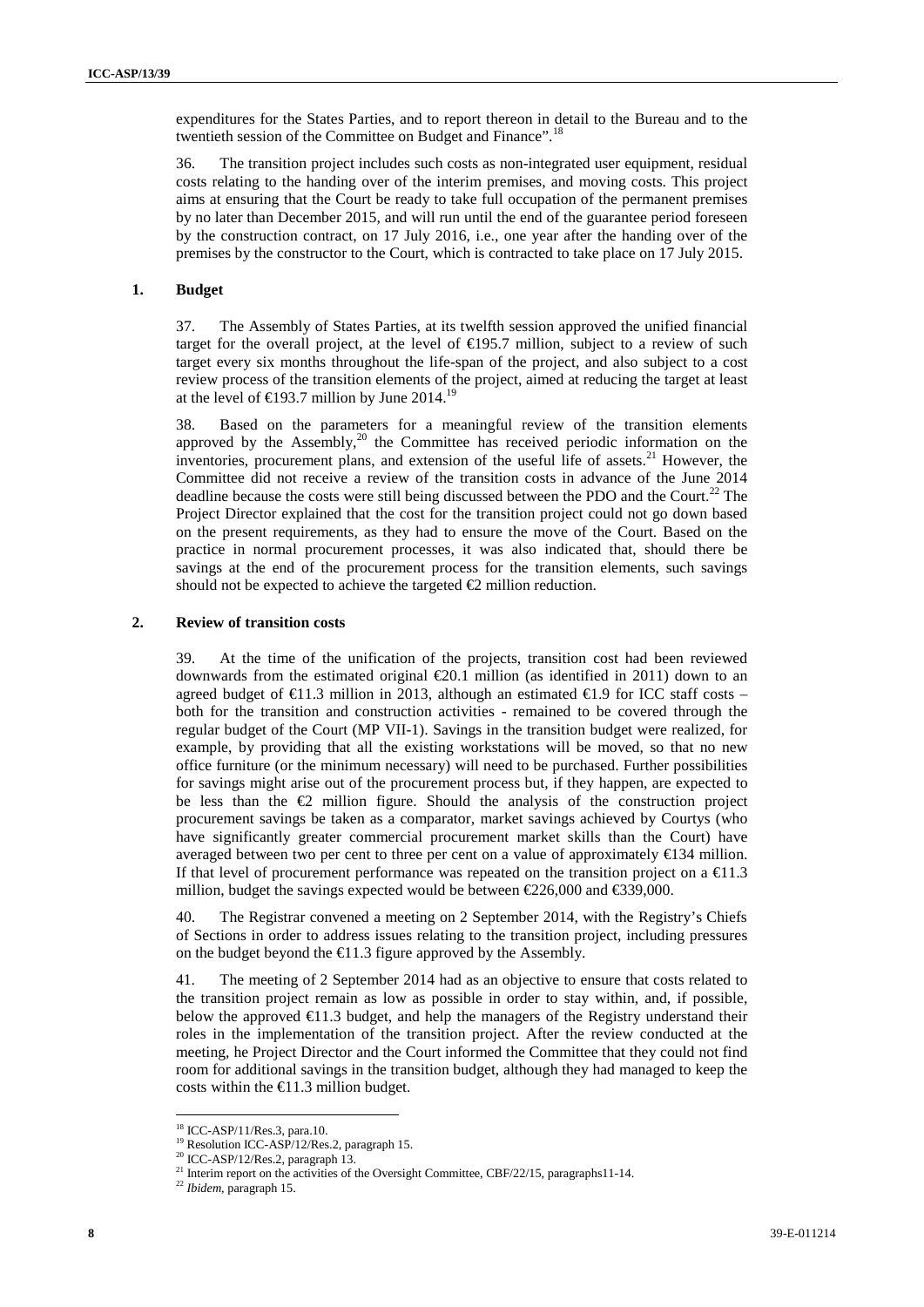42. The budget for the transition project does not include an amount for any risks or unforeseen costs, which according to the decision to unify the construction and the transition projects, would need to be funded through the construction project reserve if they materialize.

### **III. Other matters**

### **A. Representational Features**

43. A budget of  $\bigoplus$   $\mathcal{L}$  million was originally allocated the issue of "representational features". Based on a proposal of the Project Director, the Committee has revised the elements for a policy on representational features, integrated art, monuments and memorials. The Committee has decided to maintain the existing budget of €1.2 million, while trying to produce savings through possible sponsorships. To advance this process within the available timeframe, especially for donations concerning elements that need to be integrated in the design, a presentation informing States Parties on the issue and encouraging contributions was made to The Hague Working Group on 3 April 2014.

44. The Chair of the Committee established in December 2013 a Sub-Group on representational features and appointed a Rapporteur,<sup>23</sup> whose final report was presented to the Oversight Committee in October 2014. The Oversight Committee is discussing this report.

45. In this connection, a discussion took place on the potential donations from five States.<sup>24</sup> The Committee decided that, pending the adoption of an overall strategy of the Committee and of a policy of the Court for dealing with donations - and in order to avoid missing existing opportunities - , every offer for a donation would be dealt with on case-by case basis, based on the following procedure:

- (a) Proposals for donations would be conveyed to the Committee, as point of entry, who would transmit them to the Project Director's Office;
- (b) The Project Director's Office, together with the architects, would make the technical assessment, and submit its results to Committee and to the Court;
- (c) The Court would then decide on a case-by-case basis whether to accept the donation or not, taking into account any comments, as appropriate, made by the Committee.

### **B. Working group on the total cost of ownership (WGTCO)**

46. In 2015, the ICC will become the owner of the Permanent Premises and will have to deal with owner-related costs, known as the Total Cost of Ownership (TCO):

- (a) Financial costs: costs based on having a loan (interest and amortisation);
- (b) Maintenance costs: costs for both preventive and corrective maintenance and capital replacements; and
- (c) Building facility costs: costs that relate directly to operating the building (not the organization) like insurance and energy costs.

47. In addition to these, the Court will have to face costs for using the premises, comparable to the current costs for the interim premises.

48. In accordance with paragraph 8 of resolution ICC-ASP/11/Res.3, the Oversight Committee established in March 2013,<sup>25</sup> a working group<sup>26</sup> tasked with a technical evaluation of possible options to fund facility and maintenance costs, including any options

<sup>&</sup>lt;sup>23</sup> Establishment of Sub-Groups on Independent Expert and Representational Features, 3 December 2013.<br><sup>24</sup> The Netherlands, Denmark, Finland, Guatemala and Slovenia.

<sup>&</sup>lt;sup>25</sup> Terms of Reference – Working Group Total Cost of Ownership (TCO) dated 19<sup>th</sup> March 2013.<br><sup>26</sup> The working group is chaired by the Project Director, and its voting members are the Project Director and <sup>26</sup> representatives of the Court and of the Committee. Non-voting members include the Deputy Project Director, the Project Manager (Brink Groep) and the Independent Expert of the Committee (Ernst&Young). Also entitled to attend are any interested State Party, representatives of the Committee on Budget and Finance and of the External Auditor, as well as the former Expert of the Committee (Mr. Pierre Gilliot).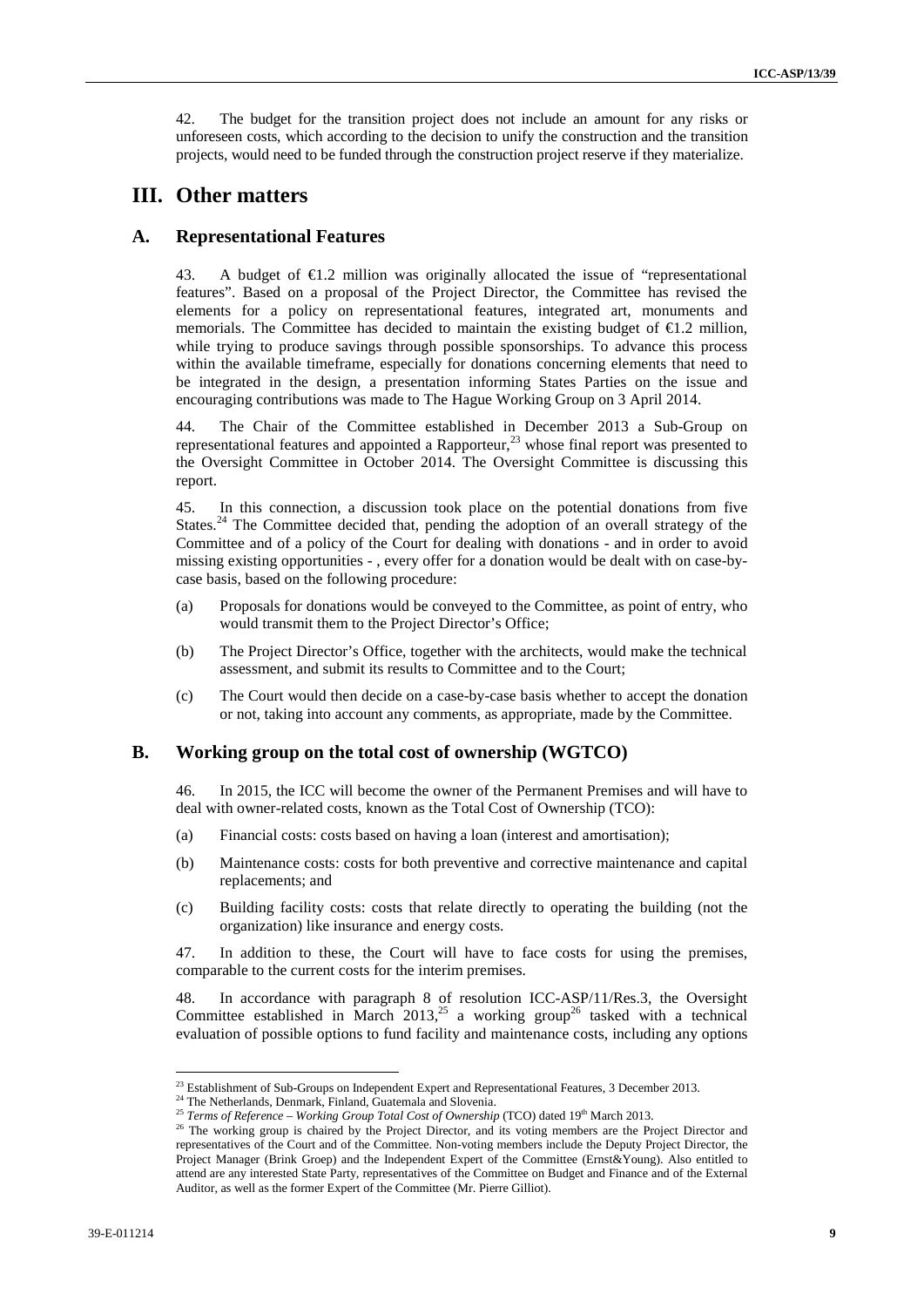for future States Parties to contribute to the project costs. The Working Group is chaired by the Project Director and composed of representatives of the Oversight Committee and of the Court, as well as by the Project Manager and the independent Expert of the Oversight Committee.

49. The Working Group on TCO has completed the first phase of its mandate and, presented its preliminary advice to the Oversight Committee on 3 April 2014, and a progress report on 29 October 2014.

50. At its thirteenth meeting, on 13 November, on the basis of the latest progress report of the Working Group, the Committee considered that the technical options based on a multiannual approach for the management and funding of the Total Cost of Ownership appeared to present political challenges and, thus, that it was appropriate that the Working Group considers also an annual approach, which would better address political challenges, while further refining the technical options. The Project Director and the Court noted that the Oversight Committee had not discussed the progress report of the Working Group, and that the latter should rather finalize its technical work and submit its conclusions in its final report, and first reviewed by the Committee on Budget and Finance. The Oversight Committee decided that the Working Group should complete its work early in 2015, by exploring two alternative solutions which take into account, respectively, a multiannual approach which would foster a technical perspective, an annual approach that could address political challenges that might arise under the first scenario.

### **C. Leases of the Interim Premises and related risks**

51. The completion date for the construction project continues to be 17 July 2015, which provides a sufficient buffer in advance of the planned move by the staff of the Court to the new premises in the first two weeks of December 2015. Even if there was a postponement from 17 July to 1 September for the hand over the premises, there would still be sufficient time to prepare the premises for the timely actual occupation by the Court.

52. At the present stage, the relocation to the permanent premises, in connection with the termination of the lease of the interim premises, does not appear to be a risk for the project. Therefore, the Court has expressed to its landlords its intention to terminate the leases of its current interim premises as of the end of December 2015. If agreed, this would save costs for rent and maintenance payments, up to  $\epsilon$ 2.5 million, should the leases have to run until their original termination dates in 2016.

53. This risk for the Court, in an amount of €2.5 million in 2016 including rent, operation and maintenance, would be the impossibility of terminating all the leases of the interim premises as at 31 December 2015, thus incurring, at the same time, both the costs of the interim premises until 30 June 2016, and the functioning of the permanent premises from 1 January 2016 onwards.

54. On the risk that the permanent premises would not be ready on time, the Project Director informed the Committee that, in his view, even in the case of an unexpected worst case scenario, the Court would not be without premises, because there are specific requirements and other factors that make it very difficult that others will rent the Arc and Haagse Veste buildings, also considering the excess of available space in the real estate at the moment.

### **D. Ownership of the Permanent Premises**

55. Throughout the year, the Oversight Committee had considered that the interests of States Parties in areas related to the Permanent Premises should in future be adequately addressed, including on matters such as donations to the Court, the Total Cost of Ownership, and access to the premises.

56. Upon consultations held in the The Hague Working Group of the Bureau, on 17 November, a desire was expressed by some delegations that the Permanent Premises adequately reflect the role of the Assembly in the governance of the Rome Statute system and, hence, that delegations' interests are fully taken into account in relevant areas.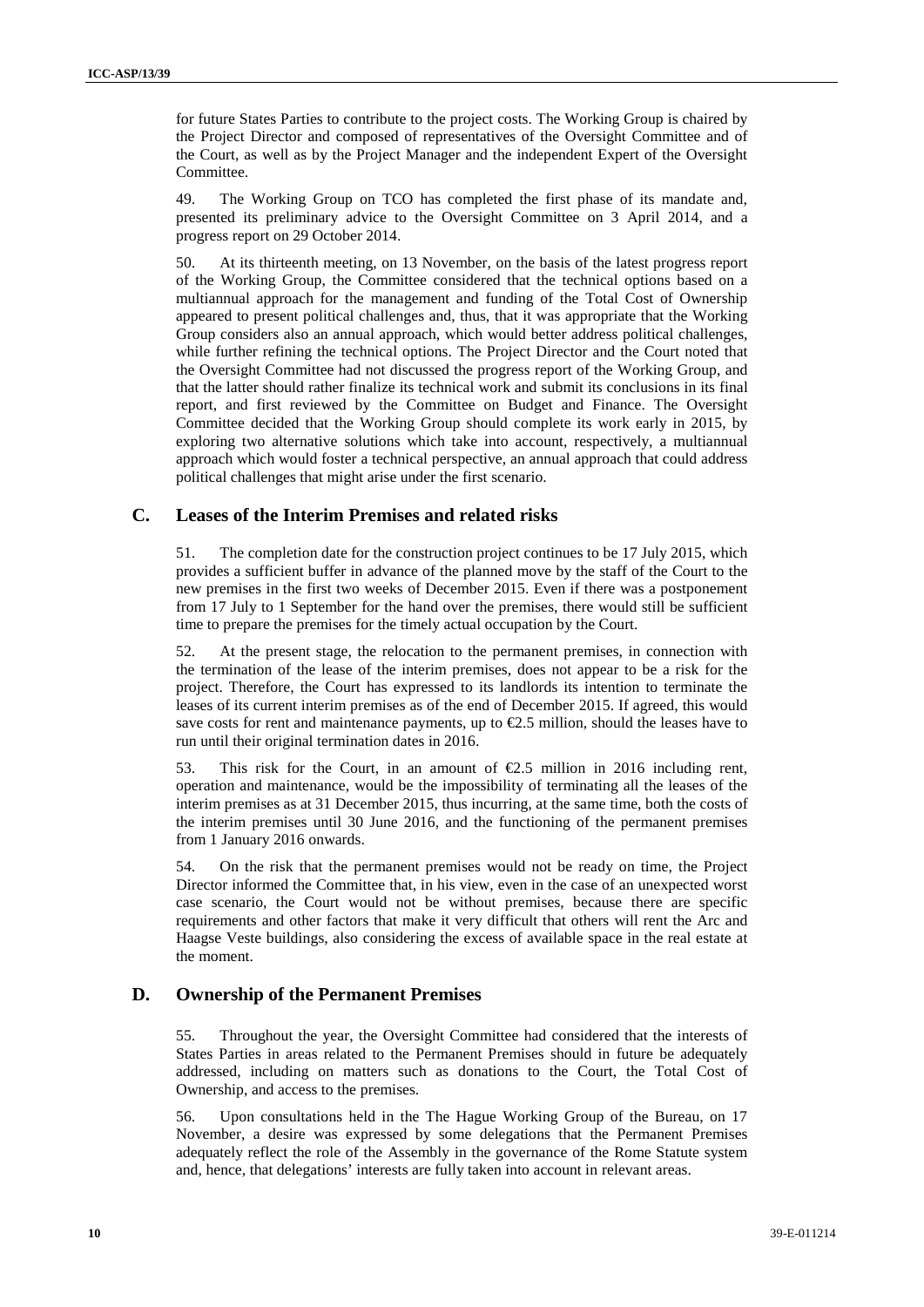57. At the  $14<sup>th</sup>$  meeting of the Committee, held on 24 November, the Court noted that this matter had not been discussed as a substantive agenda item in earlier OC meetings. The Court proposed that it will address the recently raised States Parties concerns as part of the Transition Project before the Court moves to its permanent premises.

58. The Oversight Committee intends to submit to the Assembly at its fourteenth session a proposal for States Parties representation of the ownership interests of the Assembly in the permanent premises.

### **IV. Financial reporting**

### **A. Project expenditure**

#### **1. Appropriation unified project budget (€195.72 million)**

59. The construction costs were initially set by the Assembly at no more than  $\epsilon \ge 90$ million at 2014 prices.<sup>27</sup> Projected savings on the construction cost were identified in the amount of  $\epsilon$ 6.3 million, in 2013, of which  $\epsilon$ 0.7 million were used for a change of the design to increase the flexible use of the permanent premises. As a consequence the savings amounted to  $\epsilon$ 5.6 million, thus bringing down the construction budget to  $\epsilon$ 84.4 million.

60. The unification of the construction and transition project enabled to better manage transition costs, including the cost of non-integrated user equipment (and excluding the Court's staff costs), set them at  $\bigoplus$  1.3 million (down from the  $\bigoplus$  8.5 million estimate at the time), and partly fund them through the savings identified in the construction budget ( $\epsilon$ .6.6) million).<sup>28</sup> The remaining  $\epsilon$ 5.7 would be financed from the Court's surpluses from the 2012 to 2014 budgets.<sup>29</sup> An amount of  $\epsilon 4.47$  million pertaining to the 2012 surplus<sup>30</sup> was transferred to the project in April 2014.

61. The construction budget of  $E$ 84.4 million together with the transition budget of €11.3 million would be financed under the overall unified project budget of €195.7 million.

62. The total appropriation as at 15 November 2014 is  $\bigoplus$  95.72 million at 2015 price level, which is broken down as follows:  $\text{€155.48}$  million for construction costs,  $\text{€4.24}$ million for the Project Reserve,  $\mathcal{Q}$ .55 million for permits and dues,  $\mathcal{Q}$ 0.58 million for fees,  $\in$ 1.50 million for other costs and  $\in$ 1.37 million for the transition project. The budget appropriations stated above are further detailed in annex I to this report.

63. The unified project budget ( $\bigoplus$ 95.72 million) continues to be the basis for the presentation of the financial reporting of the project subject to the information provided in section B. (iii) d)) of this report.

#### **2. Expenditures against the unified project budget**

64. The 2014 expenditures for the project as at 15 November 2014 amount to  $\epsilon$ 68,133,059. This figure consists of expenditures for construction costs in an amount of €66,700,000, permits and dues expenditures totalling to €641. The costs related to fees total €1,432,418.

65. The total expenditures for the project (from 2008 until 15 November 2014) amount to €125,834,260, of which: zero in 2008; €1,279,471 in 2009; €5,133,346 in 2010; €6,873,388 in 2011; €7,066,600 in 2012; €37,348,399 in 2013 and €68,133,059 in 2014, as at 15 November 2014. Further details are presented in Annex I.

<sup>&</sup>lt;sup>28</sup> Report on the activities of the Oversight Committee, Addendum, ICC-ASP/12/43/Add.1.

<sup>&</sup>lt;sup>29</sup> Resolution ICC-ASP/12/Res.2, annex II, Amendment to the Financial Regulations and Rules – Use of surplus, Regulation 4.7.

Resolution ICC-ASP/12/Res.2, paragraph 20. As a first implementation of the amendment of Regulation 4.7 approved, the Assembly also approved that an amount equal to the 2012 surplus was appropriated to funding the overall project budget; CBF/22/15, paragraph 17 and annex 4.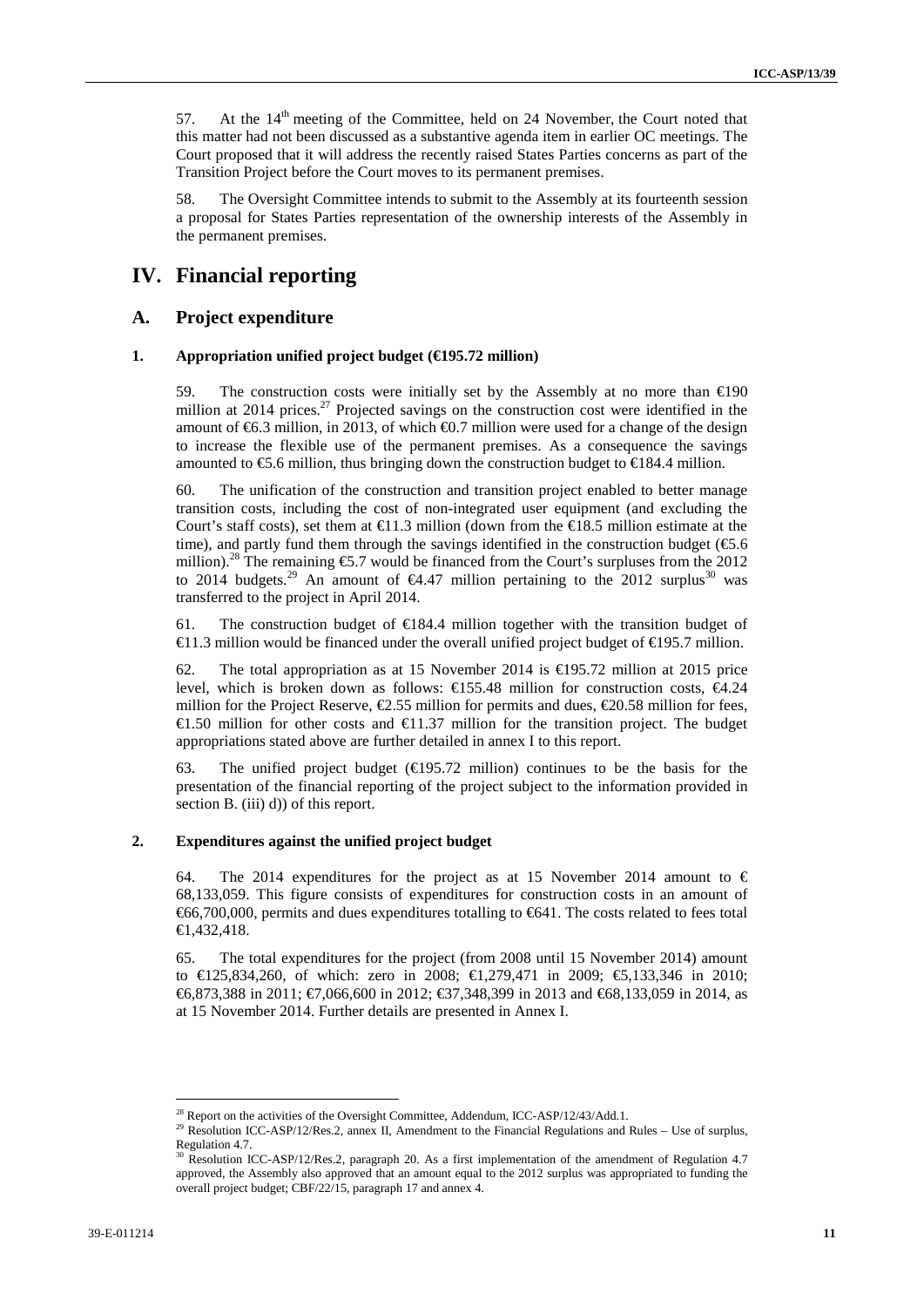### **3. Expenditures against the Court's annual budget**

66. The expenditures on Major Programme VII-1 Project Director's Office (permanent premises), for the period 2008 until 15 November 2014 (expressed in thousands of euro) amounts to €3,554.1, broken down as follows:  $\text{\textsterling}3.8$  in 2008,  $\text{\textsterling}317.4$  in 2009,  $\text{\textsterling}395.4$  in 2010, €386.4 in 2011, and €86.7<sup>31</sup> in 2012, €715 for 2013, and €1,069.4 for 2014 as at 15 November 2014. Further details are presented in annex II.

67. Following the decision of the Committee to adopt the revised governance structure in agreement with the Registrar, the budget for sub-programme 3770 ceased to exist at the end of 2013 and the staff and activities of sub-programme 3770 are now fully incorporated into Major Programme VII-1. The two existing staff posts in sub-programme 3770 have been transferred to the Project Director's Office and, as from 1 August 2013, report directly to the Project Director.

#### **4. Total projected cost of the project: unified construction and transition budget, plus the Court's budget (permanent premises)**

68. The revision of the financial framework has resulted in creating clarification on the full cost impact of the project, through identifying the costs related to the project that are funded via the annual budget of the Court and those that are funded through the unified project budget. It has also resulted in substantial savings on the Court's staff costs, which in April 2013 had been estimated at €3.2 million and were then reduced down to the overall level of €1.5 million, spread out over 2014, 2015 and 2016.

69. Annex III provides an estimate of the full costs related to the project for the period 2008 until 2016. The total estimated costs, following the decision of the Committee to unify the construction and transition projects, amount to  $\epsilon$ 203.7 million. This cost figure is composed of €195.72 million for the unified revised project budget which includes all construction and transition activities and an estimated figure of  $\otimes$  million from the regular annual budgets of the Court. Before the unification of the construction and the transition project, the same aggregated figure was at  $\bigoplus$ 14.9 million, or  $\bigoplus$ 1.2 million higher.<sup>32</sup>

70. The €8 million in the Court's annual budgets includes Major Programme VII-1 and former sub-programme 3770.

### **5. Utilization of the host State loan and interest accrued**

71. In 2010, the host State accepted the proposal that, in light of the incoming one-time payments at the time, funds that had been drawn from the host State loan be returned to the host State so as to avoid the accrual of additional interest in the years 2010, 2011 and 2012. These arrangements were implemented on 28 June 2010.

72. Due to the continued progress of the planned construction activities in line with the schedule and the available amount of one-time payments, a first draw down of the host State loan was only required in early August 2013. The estimated total quarterly loan draws for the remainder of the project are reflected in annex IV. In accordance with resolution ICC-ASP/6/Res.1, annex VI, the cash-flow overview including its provenance is provided in annex IV to this report. In this same annex, the received interest on the one-time payments is also reflected.

73. The interest accrued in 2013 on the host State loan amounted to €111,904. This amount was paid to the host State in early 2014, in accordance with the provisions of the loan agreement.

74. The forecast interest accrued for 2014 is estimated to be  $\bigoplus$ , 068,740, to be paid by States Parties before 25 January 2015.

75. The Oversight Committee notes that the subsidised interest accrued in 2013 and paid in 2014 by the Host State – based on the amounts mentioned in para 73- was Euro

<sup>&</sup>lt;sup>31</sup> Increase due to the merger of the Project Director's Office and the POPP.<br><sup>32</sup> Interim report on the activities of the Oversight Committee, CBF/20/18, paragraph 14.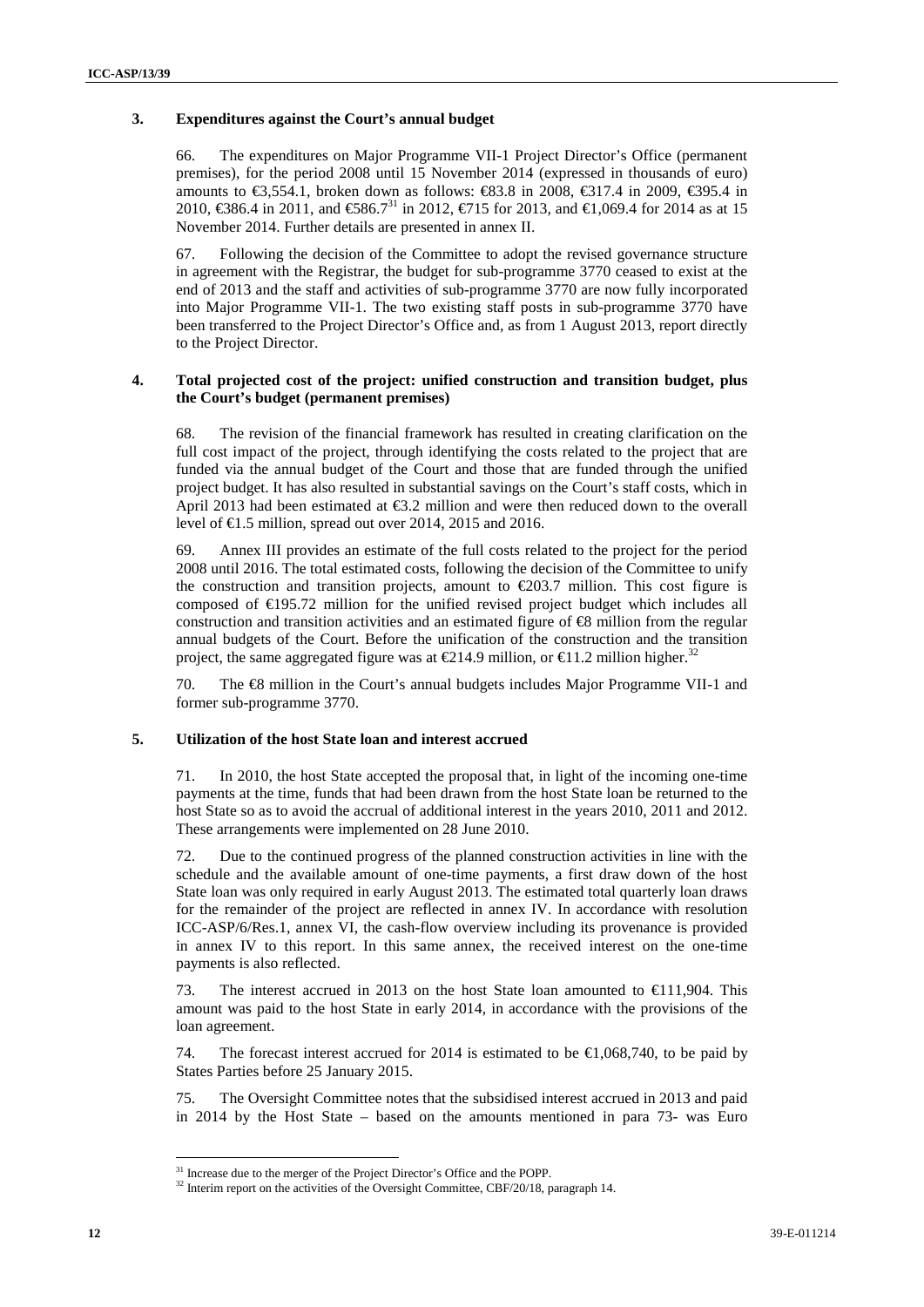159,351.- The forecasted interest over 2014 – based on the amount in paragraph 74- to be paid by the Host State will be Euro 1,521,885.

#### **6. Trust fund**

76. A trust fund was established by the Registrar, in accordance with resolution ICC-ASP/6/Res.1, annex VI, for the purpose of holding funds dedicated to the construction of the permanent premises of the Court. So far no voluntary contributions from governments, international organizations, individuals, corporations or other entities have been received.

### **B. One-time payments**

77. As at 15 November 2014, 59 States Parties had selected the one-time payment option and pledged to make payments to a value of €69,702,494. At 15 November 2014, the one-time payments actually received amount to  $\epsilon$ 4,447,251. This amount consists of one-time payments, partial or in full, received from 54 different States Parties. Further details are provided in annex V to this report.

78. In 2013, the scale of assessment for States Parties contributions to the permanent premises was adjusted in order to match that of the United Nations, adopted for the period 2013-2015. Following the transparent recalculation of the adjusted assed contributions, 44 States Parties that had opted for one-time payments under the previous scale, were negatively affected. The deadline for States Parties to opt for one-time payments is 31December 2014, based on the 2013-2015 scale of assessment, with actual payment to be made by 30 June 2015.

79. The Committee on Budget and Finance, at its twenty third session, also following a recommendation of the External Auditor, $33$  recommended that the date for the assessment of contributions for the permanent premises project be fixed as the date on which the Court takes possession of the premises, in September 2015, when the final cost of the project and amount of the host State subsidy were known, in order to avoid any ambiguity.<sup>3</sup>

<sup>&</sup>lt;sup>33</sup> ICC-ASP/13/12, *Financial statements for the period 1 January to 31 December 2013*, Recommendation No. 1 and paragraphs 20-26.<br> $\frac{34}{P}$  Pos

<sup>34</sup> Report of the Committee on Budget and Finance on the work of its twenty-third session, ICC-ASP/13/15, paragraph 164.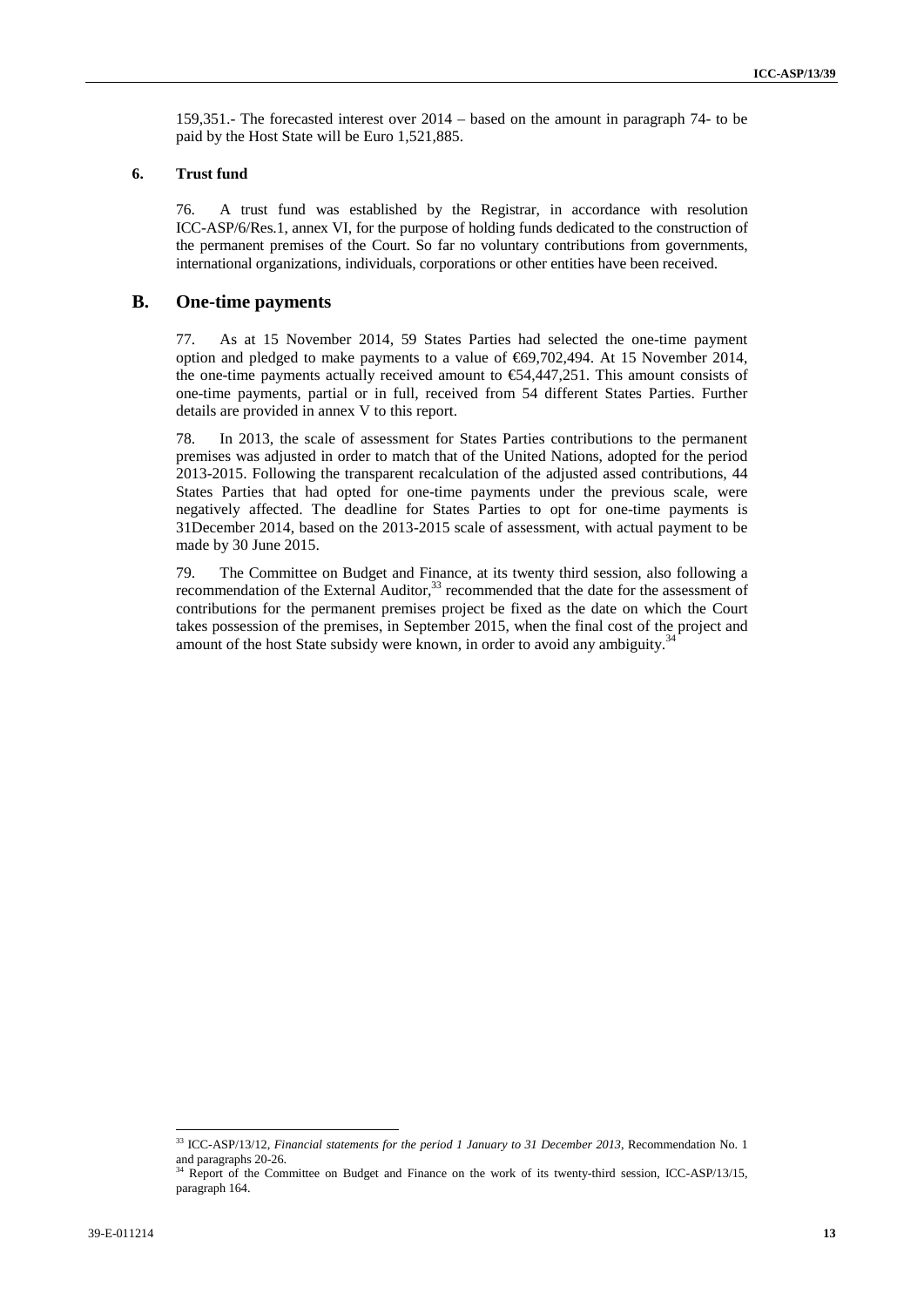### **Annex I**

# **Expenditures for the permanent premises unified project budget for the period 2008 to 15 November 2014 (in euros)**

|                                                                |                           |                           |                           |                      |                               |                                                                           | First                 | Second                | <b>Third</b>                 | Fourth<br>quarter $2014^b$ |                            | Total expensed                  |                           |
|----------------------------------------------------------------|---------------------------|---------------------------|---------------------------|----------------------|-------------------------------|---------------------------------------------------------------------------|-----------------------|-----------------------|------------------------------|----------------------------|----------------------------|---------------------------------|---------------------------|
|                                                                | 2008 <sup>a</sup>         | 2009 <sup>a</sup>         | 2010 <sup>a</sup>         | 2011 <sup>a</sup>    | 2012 <sup>a</sup>             | 2013 <sup>b</sup>                                                         | quarter<br>$2014^{b}$ | quarter<br>$2014^{b}$ | quarter<br>2014 <sup>b</sup> | (as at $15$<br>Nov 2014)   | Total<br>2014 <sup>b</sup> | $(2008 \tuntil)$<br>$2014)^{b}$ | <b>Budget</b>             |
| 1. Construction<br>costs                                       | $\boldsymbol{\mathit{0}}$ | $\boldsymbol{\mathit{0}}$ | $\boldsymbol{\theta}$     |                      |                               | 0 2,850,000 35,400,000 5,500,000 27,700,000                               |                       |                       | 25,000,000                   | 8,500,000                  | 66,700,000                 | 104,950,000                     | 155,476,559               |
| 1a. Direct costs                                               | $\boldsymbol{0}$          | $\mathbf{0}$              | $\boldsymbol{0}$          | $\mathbf{0}$         | $\mathbf{0}$                  | $\mathbf{0}$                                                              | $\mathbf{0}$          | $\mathbf{0}$          | $\mathbf{0}$                 | $\boldsymbol{0}$           | $\mathbf{0}$               |                                 |                           |
| 1b. Indirect costs                                             | $\boldsymbol{0}$          | $\boldsymbol{0}$          | $\boldsymbol{0}$          | $\mathbf{0}$         | $\boldsymbol{0}$              | $\mathbf{0}$                                                              | $\boldsymbol{0}$      | $\mathbf{0}$          | $\boldsymbol{0}$             | $\boldsymbol{0}$           | $\boldsymbol{0}$           |                                 |                           |
| 1c. Fees design<br>team (after<br>tendering)                   | $\boldsymbol{0}$          | $\boldsymbol{0}$          | $\boldsymbol{0}$          | $\boldsymbol{0}$     | $\boldsymbol{0}$              | $\boldsymbol{0}$                                                          | $\boldsymbol{0}$      | $\boldsymbol{0}$      | $\boldsymbol{0}$             | $\boldsymbol{0}$           | $\boldsymbol{0}$           |                                 |                           |
| 2. Risks                                                       | $\boldsymbol{\theta}$     | $\boldsymbol{\theta}$     | $\boldsymbol{\mathit{0}}$ |                      | $0 -1,500,000$                | $-1,147,053$                                                              | $\boldsymbol{\theta}$ | $\boldsymbol{\theta}$ | 0                            | $\boldsymbol{\theta}$      | $\theta$                   | $-2,647,053$                    | 4,244,372                 |
| 2a. Project risk                                               | $\boldsymbol{0}$          | $\boldsymbol{0}$          | $\boldsymbol{0}$          | $\mathbf{0}$         | $\overline{0}$                | $-1,147,053$                                                              | $\boldsymbol{0}$      | $\mathbf{0}$          | $\mathbf{0}$                 | $\boldsymbol{0}$           | $\bf{0}$                   | $-1,147,053$                    |                           |
| 2b. Client risk                                                | $\boldsymbol{0}$          | $\boldsymbol{0}$          | $\boldsymbol{0}$          |                      | $0 -1,500,000$                | $\boldsymbol{0}$                                                          | $\boldsymbol{0}$      | $\mathbf{0}$          | $\boldsymbol{0}$             | $\boldsymbol{0}$           | $\bf{0}$                   | $-1,500,000$                    |                           |
| 3. Permits and<br>dues                                         | $\boldsymbol{\mathit{0}}$ | $\boldsymbol{\mathit{0}}$ | $\theta$                  |                      | $0$ 2,501,720                 | 676                                                                       | 341                   | $\theta$              | 300                          | $\boldsymbol{\theta}$      | 641                        | 2,503,037                       | 2,549,526                 |
| 3a. Permits and<br>dues                                        | $\boldsymbol{0}$          | $\boldsymbol{0}$          | $\boldsymbol{0}$          |                      | 0 2,501,720                   | 676                                                                       | 341                   | $\boldsymbol{0}$      | 300                          | $\boldsymbol{0}$           | 641                        | 2,503,037                       |                           |
| 4. Fees                                                        | $\boldsymbol{\theta}$     | 1,279,471                 |                           |                      | 3,633,346 6,873,388 3,214,880 | 3,094,776                                                                 | 158,838               | 470,992               | 512,541                      | 290,047                    | 1,432,418                  | 19,528,279                      | 20,577,188                |
| 4a. Design<br>related                                          | $\boldsymbol{0}$          | $\boldsymbol{0}$          |                           |                      | 2,652,553 5,147,159 2,446,836 | 36,748                                                                    | 22,069                |                       | 12,380                       | 106,508                    | 140,957                    | 10,424,253                      |                           |
| 4b. Project<br>management                                      | $\boldsymbol{0}$          | 906,514                   |                           | 735,933 1,346,646    | 446,228                       | 2,091,418                                                                 | 91,100                | 276,178               | 287,830                      | 192,043                    | 847,151                    | 6,084,647                       |                           |
| 4c. Other<br>consultants (e.g.<br>legal, experts,<br>security) | $\mathbf{0}$              | 369,715                   | 242,111                   | 378,635              | 320,581                       | 965,403                                                                   | 44,970                | 194,814               | 250,831                      |                            | 490,615                    | 2,758,909                       |                           |
| 4d. Operational<br>fees (e.g. bank<br>fees)                    | $\boldsymbol{0}$          | 3,242                     | 2,748                     | 948                  | 1,235                         | 1,206                                                                     | 699                   |                       |                              |                            | 699                        | 10,777                          |                           |
| 5. Other costs                                                 | $\boldsymbol{\theta}$     | $\boldsymbol{\theta}$     | 1,500,000                 | $\theta$             | $\boldsymbol{\theta}$         | $\boldsymbol{\mathit{0}}$                                                 | $\boldsymbol{\theta}$ | $\boldsymbol{o}$      | $\boldsymbol{\mathit{0}}$    | $\boldsymbol{\theta}$      | $\boldsymbol{\theta}$      | 1,500,000                       | 1,500,000                 |
| 5a. Other design<br>related expenses                           | $\boldsymbol{0}$          | $\boldsymbol{0}$          | 1,500,000                 | $\mathbf{0}$         | $\boldsymbol{0}$              | $\boldsymbol{0}$                                                          | $\boldsymbol{0}$      | $\boldsymbol{0}$      | $\boldsymbol{0}$             | $\boldsymbol{0}$           | $\boldsymbol{0}$           | 1,500,000                       |                           |
| 6. Equipment                                                   |                           |                           |                           |                      |                               |                                                                           |                       |                       |                              |                            |                            |                                 |                           |
| Residue                                                        |                           |                           |                           |                      |                               |                                                                           |                       |                       |                              |                            |                            |                                 | $\boldsymbol{\mathit{0}}$ |
| Actual<br>expenditures                                         | $\bf{0}$                  | 1,279,471                 |                           |                      |                               | 5, 133, 346 6, 873, 388 7, 066, 600 37, 348, 399 5, 659, 179 28, 170, 992 |                       |                       | 25,512,841                   | 8,790,047                  | 68,133,059                 | 125,834,260                     |                           |
| Forecasted<br>expenditures                                     | $\bf{0}$                  | 1,300,000                 |                           | 5,200,000 7,000,000  | 7,300,000                     | 41,846,899                                                                |                       |                       |                              |                            | 99,900,000                 | 162,546,899                     | 195,715,000               |
| Variance                                                       | $\boldsymbol{0}$          | $-20,529$                 |                           | $-66,654$ $-126,612$ | $-233,400$                    | $-4,498,500$                                                              |                       |                       |                              |                            | $-31,766,941$              | $-36,712,639$                   |                           |

Expenditures = disbursed expenditures + unliquidated obligations; the expenditures for 2013 contain an amount of  $\text{\textsterling}7,535$  of unliquidated obligations.

(\*) Reimbursement insurance tax.

(\*\*) Host State reimbursements of soil pollution costs.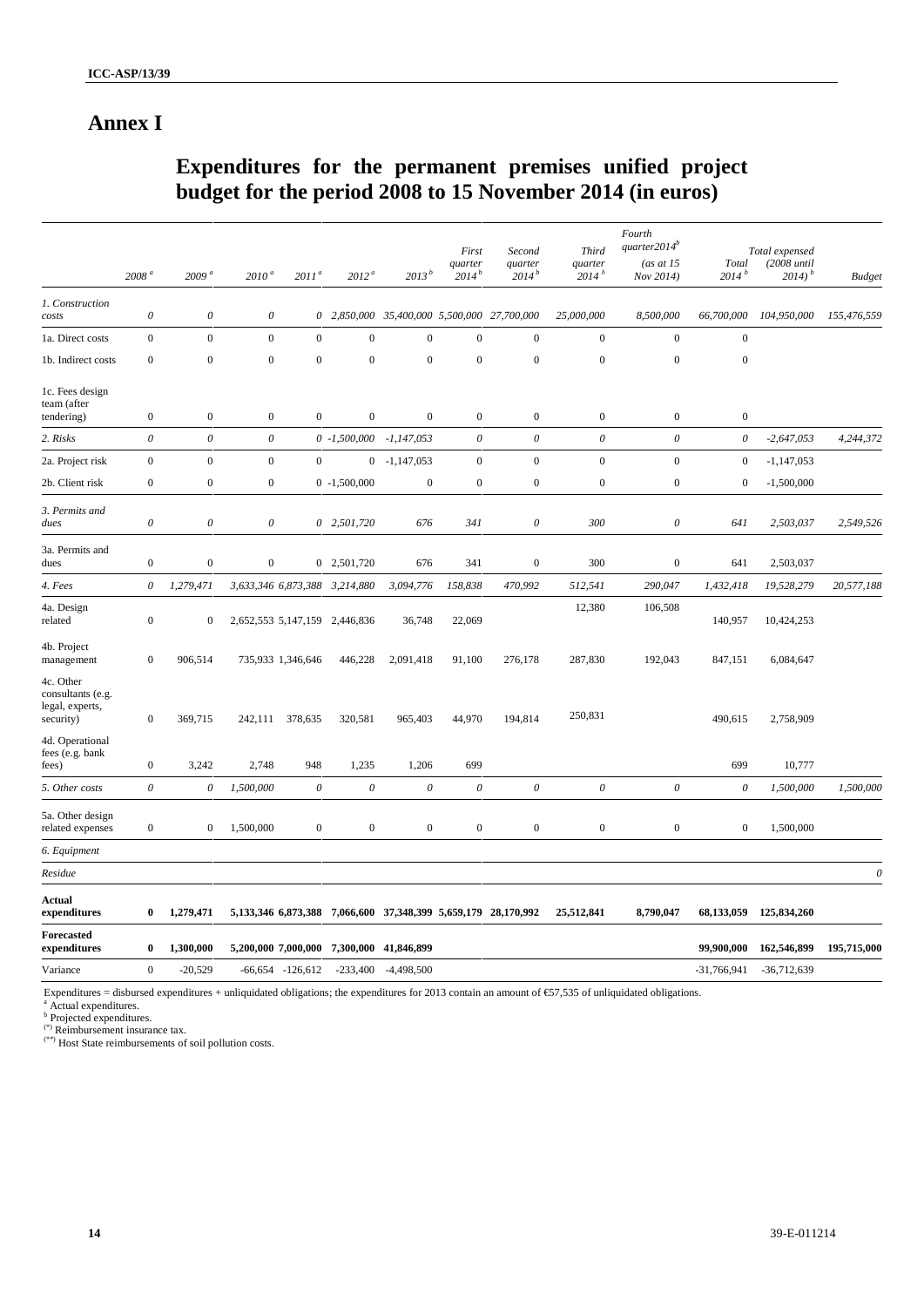### **Annex II**

# **Expenditures and future projected budgets for Major Programme VII-1 (Project Director's Office) per 15 November 2014 (in thousands of euro)**

| 7110 and 7120<br><b>Project Director's</b><br><b>Office</b> (permanent<br>premises) | Actual<br>expenditure<br>2008 | Actual<br>2009 | Actual<br>2010 | 2011  | Actual Anticipated Anticipated Approved<br>expenditure expenditure expenditure expenditure expenditure<br>2012 |       | budget<br>2013 2014 (**) | Actual<br>expenditure<br>per<br>15.11.2014 | Actual<br>Rate % | Anticipated<br>Impl. expenditure<br>2014 | budget<br>2015<br>$(*)(**)$ | Proposed Proposed<br>budget | Total<br>2016 (estimated)<br>$(*)(**)$ 2008 - 2016 |
|-------------------------------------------------------------------------------------|-------------------------------|----------------|----------------|-------|----------------------------------------------------------------------------------------------------------------|-------|--------------------------|--------------------------------------------|------------------|------------------------------------------|-----------------------------|-----------------------------|----------------------------------------------------|
| Professional staff                                                                  |                               |                |                |       |                                                                                                                |       | No breakdown available   |                                            |                  |                                          |                             |                             |                                                    |
| General Service staff                                                               |                               |                |                |       |                                                                                                                |       |                          |                                            |                  |                                          |                             |                             |                                                    |
| Subtotal staff                                                                      | 48.3                          | 266.6          | 315.6          | 321.5 | 352.4                                                                                                          | 376.4 | 591.0                    | 519                                        | 83%              | 591.0                                    | 596.9                       | 298.5                       | 3.167.2                                            |
| General temporary assistance                                                        |                               | 16.8           | 26.4           | 9.7   | 37.2                                                                                                           | 74.7  | 0.0                      | 290.2                                      |                  | 0.0                                      |                             |                             |                                                    |
| Consultants                                                                         |                               |                |                |       |                                                                                                                |       | 0.0                      |                                            |                  |                                          | $\overline{\phantom{a}}$    |                             |                                                    |
| Subtotal other staff                                                                |                               | 16.8           | 26.4           | 9.7   | 37.2                                                                                                           | 74.7  | 0.0                      | 290.2                                      |                  |                                          | ٠                           | $\sim$                      | 405.5                                              |
| Travel                                                                              | 0.5                           | 4.4            | 14.9           | 19.3  | 6.4                                                                                                            | 9.4   | 18.0                     | 18                                         |                  | 18.0                                     | 18.0                        | 9.0                         | 99.9                                               |
| Hospitality                                                                         |                               | 5.7            | 8.6            | 2.8   | 4.2                                                                                                            | 1.5   | 2.5                      | 0.4                                        |                  | 2.5                                      | 2.5                         | 1.3                         | 29.1                                               |
| Contractual services                                                                | 35.0                          | 2.1            | 9.4            | 28.2  | 148.1                                                                                                          | 249.7 | 661.0                    | 229                                        |                  | 625.6                                    | 861.0                       | 430.5                       | 2,387.8                                            |
| Training                                                                            |                               |                |                | 3.2   | 36.5                                                                                                           | 0.0   | 3.2                      | 12.6                                       |                  |                                          | 3.2                         | 1.6                         | 57.1                                               |
| General operating expenses                                                          |                               | 9.9            | 20.0           | 0.0   | 0.0                                                                                                            | 0.0   | 4.0                      | 0.0                                        |                  | 4.0                                      | 4.0                         | 2.0                         | 39.9                                               |
| Supplies and materials                                                              |                               |                |                | 1.1   | 0.0                                                                                                            | 0.0   | 1.5                      | 0.2                                        |                  | 1.5                                      | 1.5                         | 0.8                         | 4.9                                                |
| Furniture and equipment                                                             |                               | 11.9           | 0.5            | 0.6   | 1.8                                                                                                            | 3.3   | 2.0                      |                                            |                  | 2.0                                      | 2.0                         | 1.0                         | 23.1                                               |
| Subtotal non-staff                                                                  | 35.5                          | 34.0           | 53.4           | 55.2  | 197.1                                                                                                          | 148.6 | 692.2                    | 260.2                                      |                  | 656.8                                    | 892.2                       | 446.1                       | 2,528.4                                            |
| <b>Total</b>                                                                        | 83.8                          | 317.4          | 395.4          | 386.4 | 586.7                                                                                                          | 715   | 1283.2                   | 1,069.4                                    |                  | 1283.2                                   | 1,489.1                     | 744.6                       | 6,216.4                                            |

(\*) Proposed budgets and subject to change.

(\*\*) As of 2014 programme 7110 incorporates the former sub-programme 3770.

(\*\*\*) As of 2014 programme 7130, previously known as "2gv"costs is incorporated in the increased multi-annual construction budget.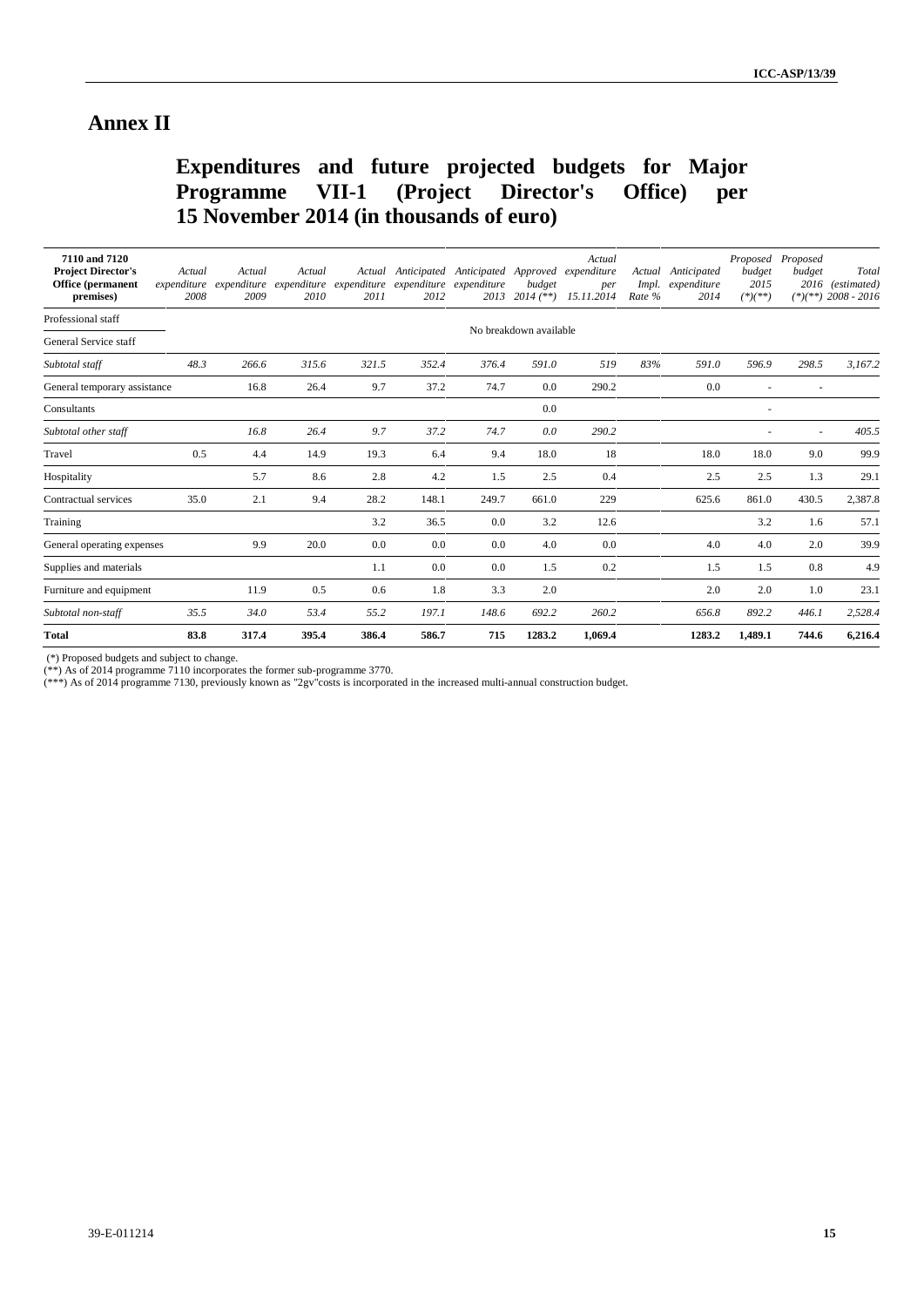## **Annex III**

## **Total projected cost of the permanent premises project per 15 November 2014 (in thousands of euro) - Expenditures and future budgets permanent premises project**

|        |                                                                                                                          |                 |                                            |                                |                | Actual                                 |                      |                | Actual             |                                             |                                       |                      | Total                                                                                                                                 |
|--------|--------------------------------------------------------------------------------------------------------------------------|-----------------|--------------------------------------------|--------------------------------|----------------|----------------------------------------|----------------------|----------------|--------------------|---------------------------------------------|---------------------------------------|----------------------|---------------------------------------------------------------------------------------------------------------------------------------|
|        | 2009                                                                                                                     | 2010            | expenditures<br>2011                       | expenditure<br>2012            | budget<br>2013 | per<br>15.03.2013                      | expenditure<br>2013  | budget<br>2014 | 15.11.2014         | 2014                                        | budget<br>$2015$ $(*)$                | budget<br>$2016$ (*) | (estimated)<br>2008 - 2016                                                                                                            |
|        |                                                                                                                          |                 |                                            |                                |                |                                        |                      |                |                    |                                             |                                       |                      |                                                                                                                                       |
| $\sim$ | 1,279.5                                                                                                                  | 5.133.3         | 6.873.4                                    |                                | 49,874.6       | 37,348.4                               | 37,348.4             |                |                    | 99,900.0                                    | 37,000.0                              | 1.113.80             | 195,715.0                                                                                                                             |
|        |                                                                                                                          |                 |                                            |                                |                |                                        |                      |                |                    |                                             |                                       |                      | 195,715.0                                                                                                                             |
|        |                                                                                                                          |                 |                                            |                                |                |                                        |                      |                |                    |                                             |                                       |                      |                                                                                                                                       |
|        | 317.4                                                                                                                    | 395.4           | 386.4                                      | 586.6                          | 996.7          | 599.4                                  | 715.0                | 1282.1         |                    |                                             | 1489.1                                | 744.6                | 6,000.4                                                                                                                               |
|        | 317.4                                                                                                                    | 395.4           | 386.4                                      | 421.8                          | 460.4          | 413.9                                  | 459.2                | 686.6          | 552.7              | 686.6                                       | 693.6                                 | 346.8                | 3,791.0                                                                                                                               |
|        | 0.0                                                                                                                      | 0.0             | 0.0                                        | 113.9                          | 386.3          | 97.3                                   | 153.5                | 595.5          | 516.6              | 595.5                                       | 795.5                                 | 397.8                | 2,056.2                                                                                                                               |
| 0.0    | 0.0                                                                                                                      | 0.0             | 0.0                                        | 50.9                           | 150.0          | 88.2                                   | 102.3                | 0.0            |                    | 0.0                                         | 0.0                                   | 0.0                  | 153.2                                                                                                                                 |
|        |                                                                                                                          |                 |                                            |                                |                |                                        |                      |                |                    |                                             |                                       |                      | 2,021.1                                                                                                                               |
|        |                                                                                                                          |                 |                                            |                                |                |                                        |                      |                |                    |                                             |                                       |                      | 8,021.5                                                                                                                               |
|        |                                                                                                                          |                 |                                            |                                |                |                                        |                      |                |                    |                                             |                                       |                      | 203,736.5                                                                                                                             |
|        | Actual<br>2008<br>Major Programme VII-1 83.8<br>Project Director's Office 83.8<br>management support $(**)$ 0.0<br>268.2 | Actual<br>260.9 | Actual<br>expenditure expenditure<br>381.4 | Actual<br>expenditure<br>379.8 | 407.4          | Approved<br>Actual<br>7.066.6<br>334.5 | expenditure<br>131.1 | 323.4          | Anticipated<br>0.0 | Approved expenditure<br>99,900.0 68,133,059 | Anticipated<br>per expenditure<br>0.0 | 0.0                  | Proposed<br>Proposed<br>Total unified project budget<br>0.0<br><b>Total annual budget</b><br><b>Estimated Grand Total 2008 - 2016</b> |

(\*) Proposed budgets and subject to change.

(\*\*) As of 2014 programme 7110 incorporates the former sub-programme 3770.

(\*\*\*) As of 2014 programme 7130, previously known as "2gv"costs is incorporated in the increased multi-annual construction budget.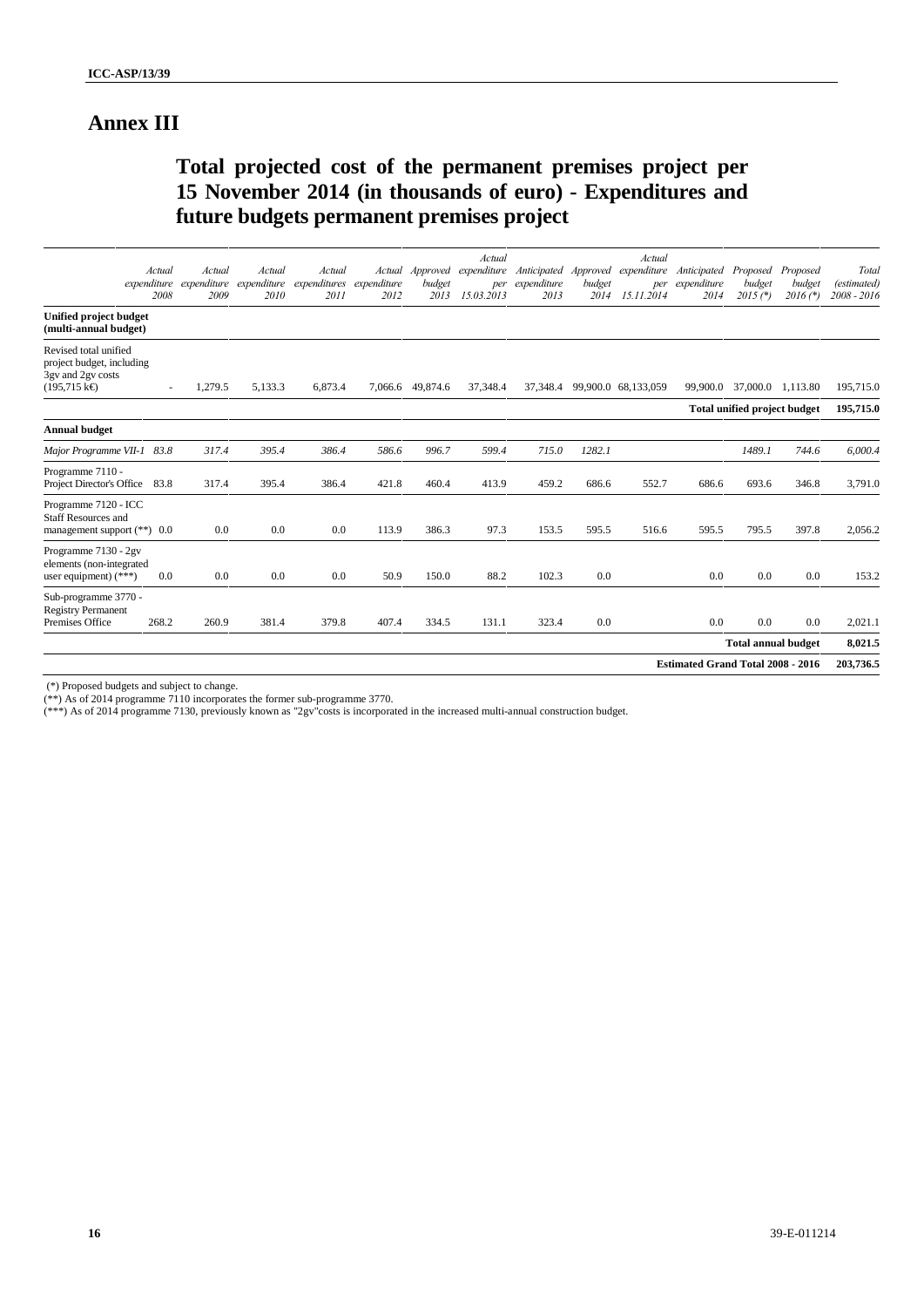## **Annex IV**

# **Overview costs, one-time payments and host State loan per 15 November 2014 (in euros)**

| 2013                       |           | Actuals    |             |            | Estimated  | Estimated  |            | Total        | Total       |
|----------------------------|-----------|------------|-------------|------------|------------|------------|------------|--------------|-------------|
| Cost overview              | Ouarter I | Ouarter II | Ouarter III | Ouarter IV | 2013       | $2014$ (*) | $2015$ (*) | $2016$ (*)   |             |
| Cash in:                   |           |            |             |            |            |            |            |              |             |
| Incoming One-time payments | 1,901,652 | 241,758    | 76,423      | 11.919.098 | 14.138.931 | 1.321.495  | 1,289,426  | $\mathbf{0}$ |             |
| Received Interest (**)     | 33,420    | 28,760     | 2,061       | 2,203      | 66,444     |            |            |              |             |
| Loan draw                  |           |            | 6,700,000   | 13,800,000 | 20,500,000 |            |            |              |             |
| Cash surplus               |           |            |             |            |            | 2,500,000  | 1,600,000  | 1,615,000    | 5,715,000   |
| Cash out:                  | 5,192,184 | 10,340,046 | 8,324,458   | 12,747,535 | 36,604,223 | 99,957,535 | 37,000,000 | 1,113,795    | 195,715,000 |

| 2014                       | Actuals      |            | <b>Estimated 2014</b> |            | Estimated  | Estimated    |              | Total       |
|----------------------------|--------------|------------|-----------------------|------------|------------|--------------|--------------|-------------|
| Cost overview              | Ouarter I    | Ouarter II | Ouarter III           | Ouarter IV | $2014$ (*) | $2015$ (*)   | $2016$ (*)   |             |
| Cash in:                   |              |            |                       |            |            |              |              |             |
| Incoming One-time payments | 110.059      | 1,605,629  | 19,413                | 8,507,323  | 10,242,424 | 13,661,780   | $\mathbf{0}$ |             |
| Received Interest          | 896          |            |                       |            | 896        |              |              |             |
| Loan draw 2014             | $\mathbf{0}$ | 3,100,000  | 39,600,000            | 22,000,000 | 64,700,000 | 28, 105, 725 |              |             |
| Cash surplus               |              | 4,400,000  |                       |            | 4,400,000  | 1,315,000    |              | 5,715,000   |
| Cash out:                  | 5,659,179    | 28,199,139 | 26, 377, 373          | 28,416,547 | 86,652,239 | 50,819,656   |              | 195,715,000 |

(\*) The figures are estimates only and are subject to change.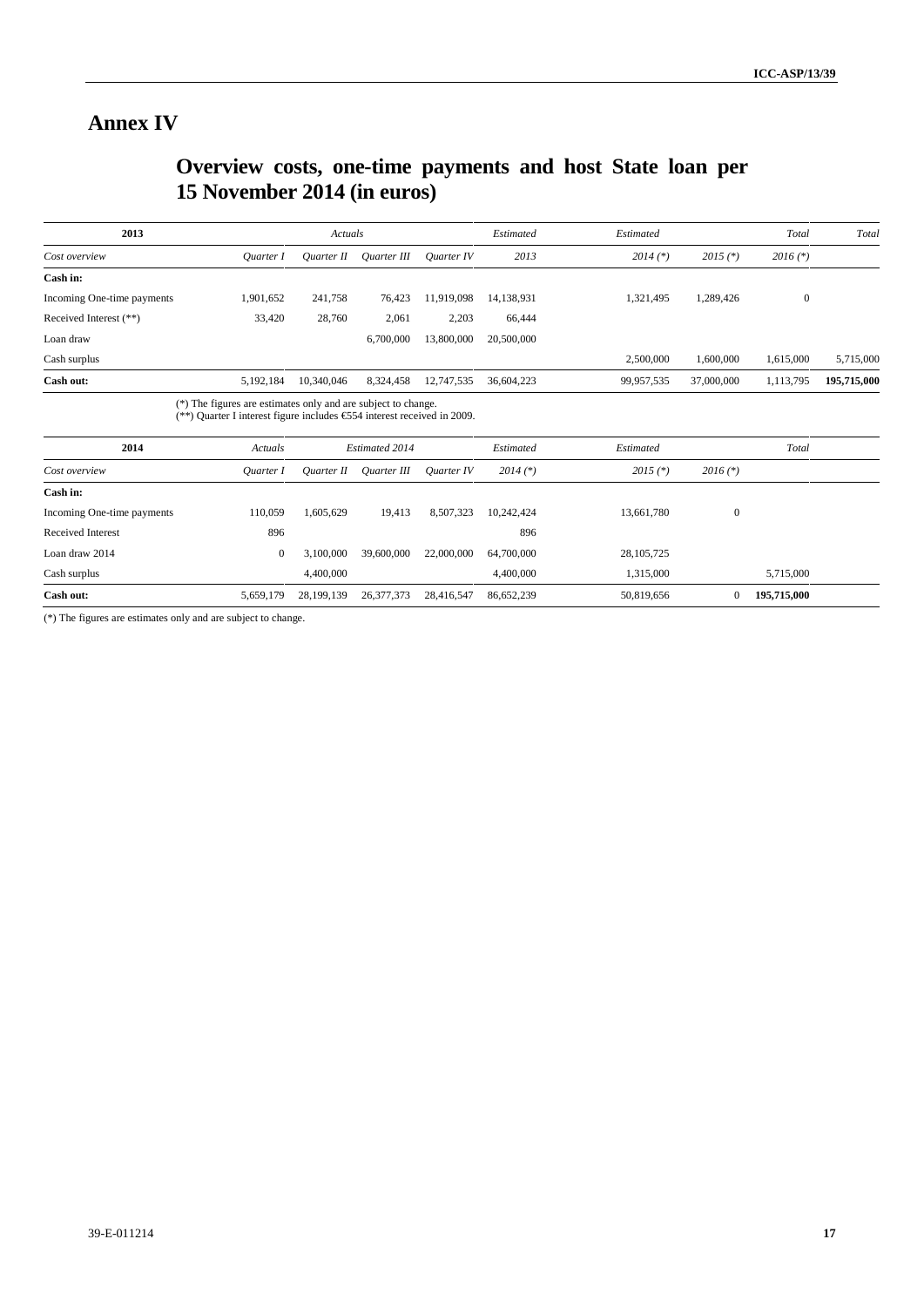# **Annex V**

# **Status of one-time payments per 15 November 2014 (in euros)**

|                  |                             | <b>Pledged Amounts</b> |                          |                          |                          | Amount received          |                          |           |                  |
|------------------|-----------------------------|------------------------|--------------------------|--------------------------|--------------------------|--------------------------|--------------------------|-----------|------------------|
|                  | <b>States</b>               | Total                  | 2009                     | 2010                     | 2011                     | 2012                     | 2013                     | 2014-2015 | Total            |
| 1                | Albania                     | 13,729                 | $\overline{\phantom{a}}$ | ÷                        | 6,865                    | $\overline{\phantom{a}}$ |                          | 17,780    | 24,645           |
| $\mathfrak{2}$   | Andorra                     | 18,305                 |                          | 18,305                   |                          |                          |                          |           | 18,305           |
| 3                | Antigua and Barbuda         | 1,741                  | $\overline{\phantom{a}}$ | $\overline{\phantom{a}}$ | $\omega$                 | $\omega$                 | 1,741                    |           | 1,741            |
| 4                | Argenina                    | 743,641                | $\overline{\phantom{a}}$ | $\overline{\phantom{a}}$ | 743,641                  | $\overline{\phantom{a}}$ |                          |           | 743,641          |
| $\sqrt{5}$       | Australia                   | 5,108,955              | $\sim$                   | 2,725,921                | 1,362,960                | $\sim$                   |                          | 1,020,074 | 5,108,955        |
| 6                | <b>Barbados</b>             | 20,531                 | $\sim$                   | $\sim$                   |                          | $\sim$                   |                          | 19,685    | 19,685           |
| $\boldsymbol{7}$ | Benin                       | 2,288                  | $\overline{\phantom{a}}$ | $\blacksquare$           | $\overline{\phantom{a}}$ | $\overline{\phantom{a}}$ |                          |           |                  |
| 8                | Bolivia                     | 13,729                 | $\overline{\phantom{a}}$ | 13,729                   | $\blacksquare$           | $\overline{\phantom{a}}$ |                          |           | 13,729           |
| 9                | Bosnia & Herzegovina        |                        |                          |                          |                          |                          |                          | 13,688    | 13,688           |
| 10               | <b>Burkina Faso</b>         | 4,576                  | $\overline{\phantom{a}}$ | ä,                       | $\overline{\phantom{a}}$ | 4,576                    |                          |           | 4,576            |
| 11               | Cambodia                    | 2,288                  | $\overline{\phantom{a}}$ | 2,288                    | $\overline{\phantom{a}}$ | $\overline{\phantom{a}}$ |                          |           | 2,288            |
| 12               | Canada                      | 7,350,410              | $\overline{\phantom{a}}$ | 6,811,751                | ÷,                       | $\overline{\phantom{a}}$ |                          | 538,659   | 7,350,410        |
| 13               | Chad                        | 2,281                  |                          |                          |                          |                          |                          | 2,281     | 2,281            |
| 14               | Chile                       | 367,498                | $\overline{\phantom{a}}$ | $\overline{\phantom{a}}$ | $\overline{\phantom{a}}$ | 367,498                  |                          |           | 367,498          |
| 15               | Columbia                    | 239,532                | $\overline{\phantom{a}}$ | $\overline{\phantom{a}}$ | $\overline{\phantom{a}}$ | $\overline{\phantom{a}}$ | 239,532                  |           | 239,532          |
| 16               | Costa Rica                  | 73,989                 | $\overline{\phantom{a}}$ | $\overline{\phantom{a}}$ | $\sim$                   | 49,477                   | 24,512                   |           | 73,989           |
| 17               | Czech Republic              | 642,963                | $\sim$                   | $\sim$                   | 321,482                  | 321,481                  |                          |           | 642,963          |
| 18               | Dem. Rep. of the Congo      | 6,864                  | $\overline{\phantom{a}}$ | $\overline{\phantom{a}}$ | 6,864                    | $\overline{\phantom{a}}$ |                          |           | 6,864            |
| 19               | Denmark                     | 1,685,852              | $\sim$                   | ä,                       | $\bar{a}$                | $\overline{\phantom{a}}$ |                          | 858,139   | 858,139          |
| 20               | Djibouti                    | 2,288                  | $\sim$                   | ä,                       |                          |                          |                          |           |                  |
| 21               | Ecuador                     | 47,857                 |                          |                          |                          |                          | 47,857                   |           | 47,857           |
| 22               | Estonia                     | 36,500                 |                          |                          |                          |                          |                          | 36,500    | 36,500           |
| 23               | Finland                     | 1,290,503              | $\overline{\phantom{a}}$ | 1,290,503                | $\overline{\phantom{a}}$ | $\sim$                   |                          |           | 1,290,503        |
| 24               | Gabon                       | 18,220                 |                          |                          |                          |                          |                          | 18,220    | 18,220           |
| 25               | Georgia                     | 17,205                 | $\overline{\phantom{a}}$ | $\overline{\phantom{a}}$ | $\overline{\phantom{a}}$ | 6,864                    |                          | 10,341    | 17,205           |
| 26               | Hungary                     | 558,303                | $\overline{\phantom{a}}$ | ÷.                       | 186,101                  | 372,202                  |                          |           | 558,303          |
| 27               | Iceland                     | 84,661                 | $\omega$                 | $\sim$                   | $\sim$                   | 84,661                   |                          |           | 84,661           |
| 28               | Ireland                     | 1,029,665              | $\omega$                 | $\bar{\phantom{a}}$      | $\omega$                 | $\sim$                   | $\sim$                   | ÷.        |                  |
| 2929             | Italy                       | 11,621,392             | 2,092,090                | 1,781,707                | 3,873,797                | 3,873,798                |                          |           | 11,621,392       |
| 3030             |                             |                        | $\sim$                   |                          |                          |                          |                          |           |                  |
| 3131             | Jordan<br>Latvia            | 27,458<br>41,483       |                          | 9,152                    | 9,153                    | 9,153                    | 41,483                   |           | 27,458<br>41,483 |
|                  |                             |                        |                          |                          | ×.                       |                          |                          |           |                  |
| 3232             | Liechtenstein               | 22,881                 | $\omega$                 | 22,881                   |                          | $\overline{\phantom{a}}$ |                          |           | 22,881           |
| 3333             | Lithuania                   | 70,932                 | $\overline{\phantom{a}}$ | $\blacksquare$           | 47,288                   | $\overline{\phantom{a}}$ | 23,644                   |           | 70,932           |
| 3434             | Luxembourg                  | 199,485                | $\overline{\phantom{a}}$ | $\sim$                   | 194,491                  | $\overline{\phantom{a}}$ |                          | 4,994     | 199,485          |
| 3535             | Malta                       | 39,370                 |                          |                          |                          |                          |                          | 39,370    | 39,370           |
| 3636             | Mauritius                   | 32,085                 | $\overline{\phantom{a}}$ | 25,169                   | $\overline{\phantom{a}}$ | $\overline{\phantom{a}}$ |                          | 6,916     | 32,085           |
| 3737             | Mexico                      | 5,164,300              | $\overline{\phantom{a}}$ | 1,721,434                | 1,721,433                | $\overline{\phantom{a}}$ | 1,721,433                |           | 5,164,300        |
| 3838             | Moldova                     |                        |                          |                          |                          |                          |                          | 7440      | 7440             |
| 3939             | Mongolia                    | 1633                   |                          |                          |                          |                          |                          | 7,440     | 7,440            |
| 4040             | Montenegro                  | 2,288                  | $\overline{\phantom{a}}$ | 2,288                    | $\overline{\phantom{a}}$ | $\overline{\phantom{a}}$ |                          | 9,957     | 12,245           |
| 4141             | Namibia                     | 24,645                 |                          |                          |                          |                          |                          | 24,645    | 24,645           |
| 4242             | Netherlands                 | 4,272,802              |                          |                          |                          |                          | 4,272,802                |           | 4,272,802        |
| 4343             | Panama                      | 51,038                 | $\overline{\phantom{a}}$ | $\overline{\phantom{a}}$ | $\overline{\phantom{a}}$ | $\overline{\phantom{a}}$ | 51,038                   |           | 51,038           |
| 4444             | Philippines                 | 177,938                | $\overline{\phantom{a}}$ | $\overline{\phantom{a}}$ |                          |                          | 177,938                  |           | 177,938          |
| 4545             | Portugal                    | 1,205,842              | $\overline{\phantom{a}}$ | 401,948                  | 401,947                  | 401,947                  |                          |           | 1,205,842        |
| 4646             | Republic of Korea 1,056,687 |                        | $\overline{\phantom{a}}$ | $\sim$                   | $\overline{\phantom{a}}$ | 234,406                  | 208,546                  |           | 442,952          |
| 4747             | Samoa                       | 2,288                  | $\overline{\phantom{a}}$ | 2,288                    | $\overline{\phantom{a}}$ | $\overline{\phantom{a}}$ |                          |           | 2,288            |
| 4848             | San Marino                  | 6,864                  | $\overline{\phantom{a}}$ | 6,864                    | $\overline{\phantom{a}}$ |                          |                          |           | 6,864            |
| 4949             | Serbia                      | 48,051                 | $\overline{\phantom{a}}$ | 48,051                   | $\sim$                   |                          |                          |           | 48,051           |
| 5050             | Slovakia                    | 143,804                | $\overline{\phantom{a}}$ | $\sim$                   | $\overline{\phantom{a}}$ | 143,804                  |                          |           | 143,804          |
| 5151             | South Africa                | 663,557                | $\overline{\phantom{a}}$ | 663,557                  | $\overline{\phantom{a}}$ | $\overline{\phantom{a}}$ |                          |           | 663,557          |
| 5252             | Spain                       | 7,323,898              |                          |                          |                          |                          | 7,323,898                |           | 7,323,898        |
| 5353             | Suriname                    | 2,281                  |                          |                          |                          |                          | 2,281                    |           | 2,281            |
| 5454             | Sweden                      | 2,450,583              | $\overline{\phantom{a}}$ |                          | 2,450,583                | $\overline{\phantom{a}}$ |                          |           | 2,450,583        |
| 5555             | Switzerland                 | 2,774,014              | $\overline{\phantom{a}}$ | $\blacksquare$           | $\overline{\phantom{a}}$ | 2,774,014                |                          |           | 2,774,014        |
| 5656             | Timor-Leste                 | 2,226                  | $\sim$                   |                          |                          |                          | 2,226                    |           | 2,226            |
| 5757             | Trinidad and Tobago 61,779  |                        | $\omega$                 | ä,                       | $\sim$                   | 61,779                   |                          |           | 61,779           |
| 5858             | Tunisia                     | 70,719                 | $\overline{\phantom{a}}$ | $\bar{a}$                | $\overline{\phantom{a}}$ | $\omega$                 | $\overline{\phantom{a}}$ |           |                  |
| 5959             | United Kingdom 12,757,430   |                        | $\overline{\phantom{a}}$ | $\sim$                   | $\overline{\phantom{a}}$ | $\overline{\phantom{a}}$ | $\overline{\phantom{a}}$ |           |                  |
|                  | <b>Total</b>                | 69,702,494494          | 2,092,090                | 15,547,836               | 11,326,605               | 8,705,660                | 14,138,931               | 2,636,129 | 54,447,251       |
|                  |                             |                        |                          |                          |                          |                          |                          |           |                  |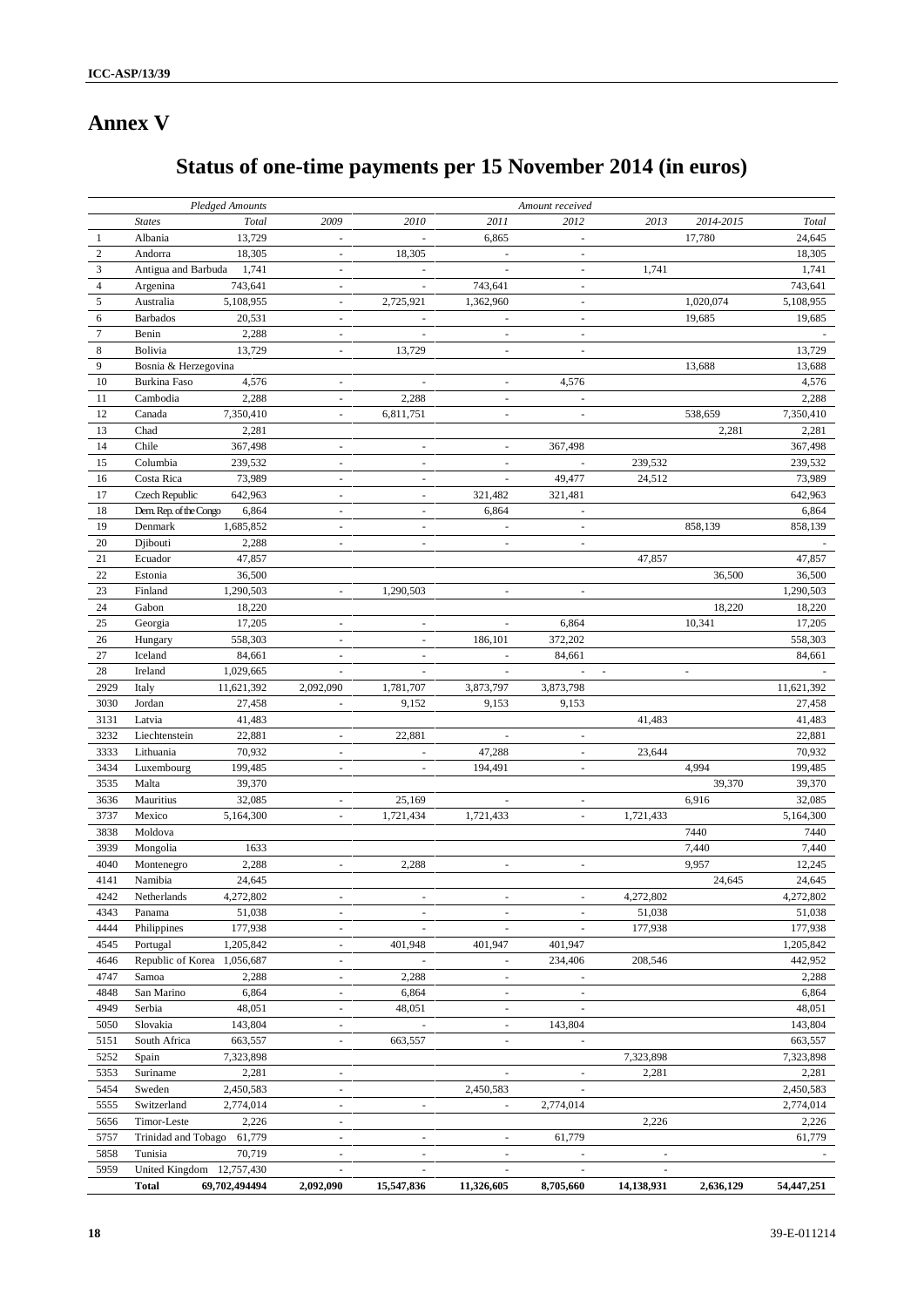### **Annex VI**

### **Draft resolution on permanent premises**

*The Assembly of States Parties,*

*Recalling* its resolutions adopted with regard to the permanent premises, including ICC-ASP/6/Res.1,<sup>1</sup> ICC-ASP/7/Res.1,<sup>2</sup> ICC-ASP/8/Res.5,<sup>3</sup> ICC-ASP/8/Res.8,<sup>4</sup>  $\text{ICC-ASP/7/Res.1}^2$   $\text{ICC-ASP/8/Res.5}^3$   $\text{ICC-ASP/8/Res.8}^3$ ICC-ASP/9/Res.1,<sup>5</sup> ICC-ASP/10/Res.6,<sup>6</sup> ICC-ASP/11/Res.3,<sup>7</sup> and ICC-ASP/12/Res.2<sup>8</sup> and *reiterating* the importance of the permanent premises to the future of the Court,

*Noting* the report of the Oversight Committee on the permanent premises,

*Noting* the recommendations of the External Auditor, as well as the reports of the Committee on Budget and Finance on the work of its twenty-second and twenty-third sessions and the recommendations contained therein,

*Stressing* its firm intention that the unified construction and transition projects for the permanent premises should be delivered within the  $\bigoplus$  95.7 million budget (at 2014 price levels) as per resolution ICC-ASP/12/Res.2, and the role of the Oversight Committee in implementing under its delegated authority any actions that might be needed to ensure that the project proceeds safely within budget, as well as that the ownership costs of the permanent premises be as low as possible,

*Noting* the existing pressure on the strategic reserve of the project, as a result of reductions on other reserves made before 2013,

*Also noting* that financial security needs to be built into the approved budget envelope to prevent a potential overrun in the budget during 2015, which could have a detrimental effect on the timely completion of the project and result in additional costs if the Court is unable to move into the new premises,

*Recalling,* that the Oversight Committee and the Registrar have decided to cooperate in a spirit of mutual trust and collaboration to ensure the unified project's success,

*Recalling* its objective that the permanent premises project be completed by September 2015 and the Court be able to progressively move into and take full occupation of the new premises by December 2015,

*Also recalling-*that the permanent premises shall be delivered within the approved budget at a good quality standard, while avoiding elements that might not be essential to the proper performance of the core functions of the Court or that would otherwise negatively affect the total cost of ownership,

*Noting* the desire of States Parties that the permanent premises adequately reflect the role of the Assembly in the governance of the Rome Statute system and, hence, that delegations' interests are taken into account,

### **Financial target 2014-2016**

*Noting* that, while to date costs remain within the unified project budget set by the Assembly at  $\epsilon$ 195.7 million, current pressures on budget exist, and that measures are needed to give financial security to the project in case of a cost overrun that would otherwise put at risk the timely completion of the construction and transition of the Court into its new premises,

<sup>&</sup>lt;sup>1</sup> Official Records ... Sixth session ... 2007 (ICC-ASP/6/20), vol. I, part III.<br><sup>2</sup> Official Records ... Seventh session ... 2008 (ICC-ASP/7/20), vol. I, part III.<br><sup>3</sup> Official Records ... Eighth session ... 2009 (ICC-A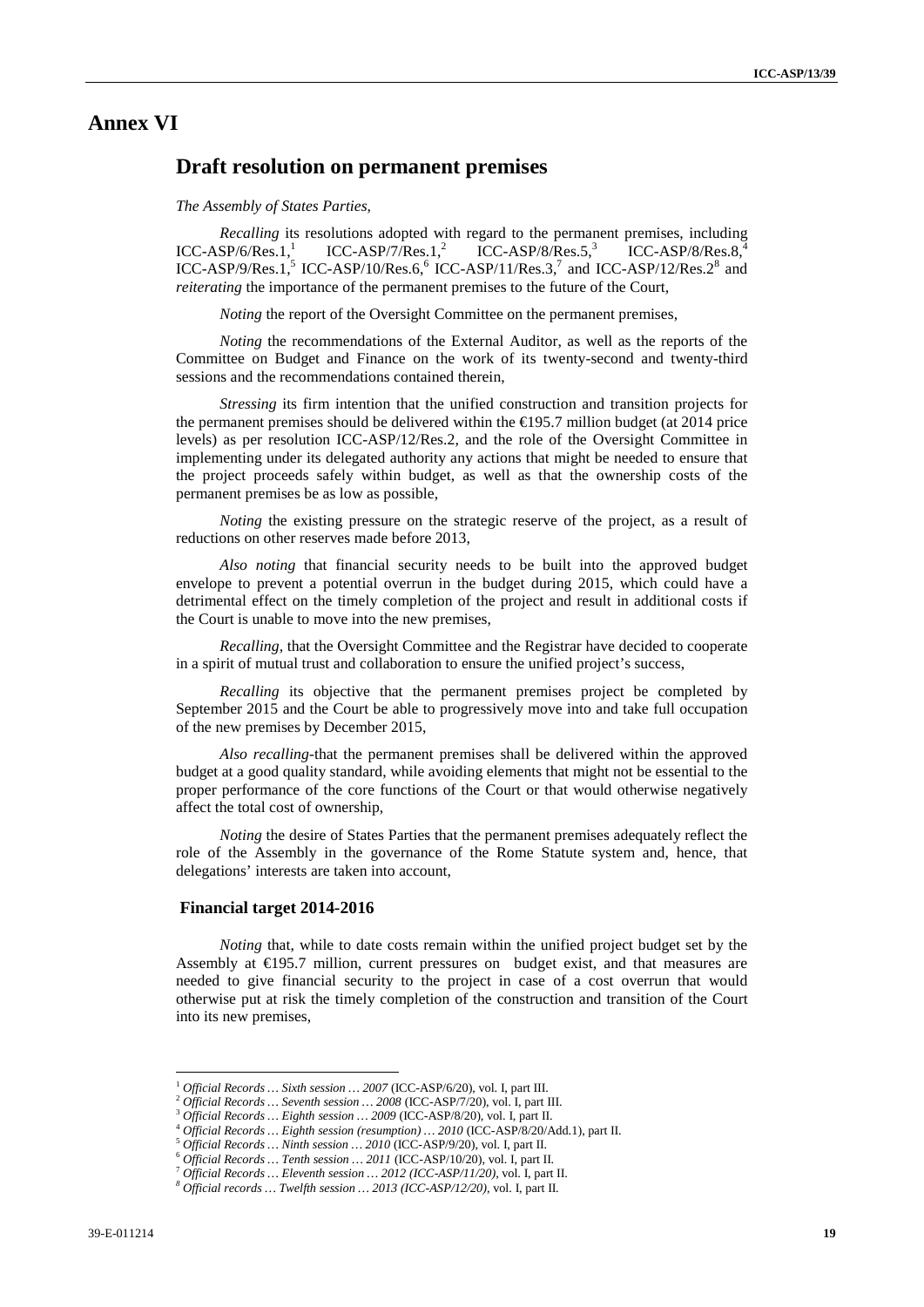### **Total Cost of Ownership**

*Recalling* that the total cost of ownership, as currently estimated, would amount to €5.7 million in 2016 and includes: financial costs for those States not having opted for onetime payments, operating and maintenance costs of the premises,

*Considering* that the Oversight Committee has indicated that its Working Group on Total Cost of Ownership, headed by the Project Director, should develop two alternative solutions: the first reflecting a consolidated option of a multiannual approach, which appears most advantageous from a technical perspective, and, the second, a mostly annual approach where political challenges would be addressed,

*Noting* that the Oversight Committee intends to finalize its work on the Total Cost of Ownership early in 2015 so that, upon advice from the twenty-fourth meeting of the Committee on Budget and Finance, a recommendation can be submitted to the fourteenth session of the Assembly for a decision,

#### **One time payments**

*Recalling* that States Parties had been requested to inform the Registrar of their final decision to select the option of a one-time payment of their assessed share in the project by 15 October 2009, and that this deadline was first extended to 15 October 2012,<sup>9</sup> and further extended to 31 December 2014,<sup>10</sup>

*Welcoming* the fact that since the twelfth session of the Assembly, 13 additional States Parties have committed to making a one-time payment, for a total of additional  $\Theta$ .1 million, bringing the total number of States Parties having so committed to 59, as at 15 November 2014, in a total amount of  $669.7$  million, of which  $654.4$  million have already been received,

*Recalling* the criteria applicable to the agreement on the host State loan, and the principles for one-time payments of the assessed share, contained in annexes II and III to resolution ICC-ASP/7/Res.1, respectively, and as further explained in resolution ICC-ASP/11/Res. 3, annex II and appendixes I and II,

*Noting* that the conditions of the host State loan provide that payment of interest begins as of the time of the first utilization of the loan,<sup>11</sup> and that repayment of capital and interest will commence after expiration of the existing or future leases of the interim premises,<sup>12</sup>

*Also noting* the that necessary liquidity for the payment of interest and capital for the whole of the repayment period needs to be ensured, and that States Parties failing to make their contributions in a timely manner will be liable for any costs incurred to meet the reimbursement obligation of the loan, and that an appropriate financial solution has to be established to address this risk;

*Recalling* that the trust fund for voluntary contributions dedicated to the construction of the permanent premises has been established and that voluntary contributions can also be provided through earmarked funds for special features, or in kind contributions, upon consultation with the Oversight Committee,

### **I. Governance and Management of the Project**

### **A. Construction Project**

1. *Welcomes* the report of the Oversight Committee and *expresses* its appreciation to the Oversight Committee, the Project Director, the Court and the host State for the progress made on the permanent premises project since the twelfth session of the Assembly;

<sup>&</sup>lt;sup>9</sup> Resolution ICC-ASP/8/Res.8.<br><sup>10</sup> Resolution ICC-ASP/11/Res.3. para. 14.

 $11$  Resolution ICC-ASP/7/Res.1, annex II, (e).

 $12$  Ibid., (f).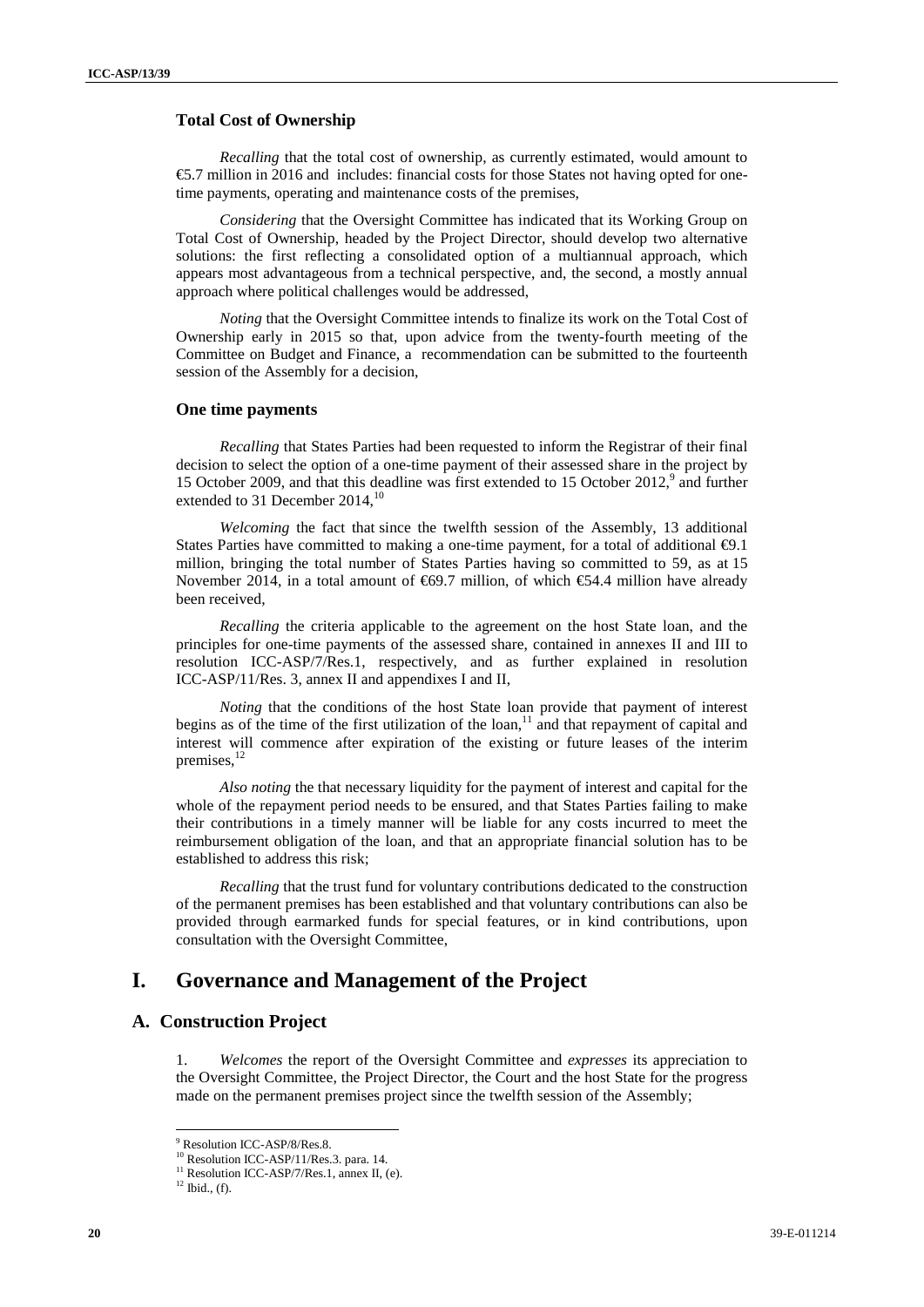- 2. *Approves* the revised cash-flow scheme contained in annex I;
- 3. *Welcomes*:
- (a) That the project is within its timelines, and that the premises are expected to be completed and ready for occupation by the Court as from September 2015, with costs currently within the overall financial envelope of a maximum of  $\epsilon$ 195.7 million, including both the construction budget of  $\in$ 184.4 million and the transition budget of  $\bigoplus$  1.3 million;
- (b) That the period between September and December 2015 would still be fully available for the Court to complete its transition from the interim to the permanent premises, and that the actual move of the Court will take place in December 2015; and
- (c) The absorption of the Court's potential growth in the capacity of the permanent premises, based on the new existing floor plans approved by the three organs of the Court, as well as that the Court consider other possible ways to utilize the space more efficiently,(iv) The ongoing implementation of the cost-review strategy put in place by the Oversight Committee as well as the cost reduction process enacted by the Project Director through identifying possible savings in the look ahead register ensures that the project continues to allow for good quality premises while avoiding elements that might not meet the necessary standard of coherence with the core functions of the Court or that would otherwise negatively affect the total cost of ownership;

4. *Invites* the Oversight Committee to submit to the twenty-fourth session of the Committee on Budget and Finance the outcome of the analysis conducted in the Working Group on the Total Cost of Ownership, with the view to submitting to the fourteenth session of the Assembly any recommendations of the Oversight Committee; $^{13}$ 

5. *Emphasizes* the importance of strict control of design, scope and requirements changes during the project's construction phase in order to ensure that the project is delivered to cost, quality and on time, and *reiterates* its request that the Oversight Committee ensure that any changes during the construction stage and until completion of the project be only approved on a cost neutral basis and, to this end, *requests* the Project Director to make every effort so that any new change to the project that might be needed is offset by a corresponding capital or operational saving and can be implemented, wherever possible, with due regard to the minimisation of additional costs related to delays and other factors;

6. *Underscores* that a continuous prudent financial strategy requires a sufficient financial security to remain available to cater for unforeseen risks until the project end, due to the growth in the use of the resources available in the strategic reserve since March  $2014$ ;<sup>14</sup>

### **B. Transition Project**

7. *Requests* the Oversight Committee and the Court to ensure through the Project Director that all preparatory measures are adopted for the Court to be ready to take occupation of the permanent premises by no later than December 2015 in order to avoid any additional expenditure for States Parties, and to report thereon in detail to the Bureau and to the Committee on Budget and Finance;

8. *Takes note* that all budget elements have been further reviewed in 2014 and that, where further savings were identified, these have been taken up by pressures in other budget lines, and *also takes note* that the Project Director and the Court have indicated that they could not find room for additional savings in the transition budget;

9. *Encourages* the Oversight Committee and the Court to ensure through the Project Director that a meaningful review process of the transition elements is continued effectively

<sup>13</sup> ICC-ASP/13/5, paras. 91 to 101.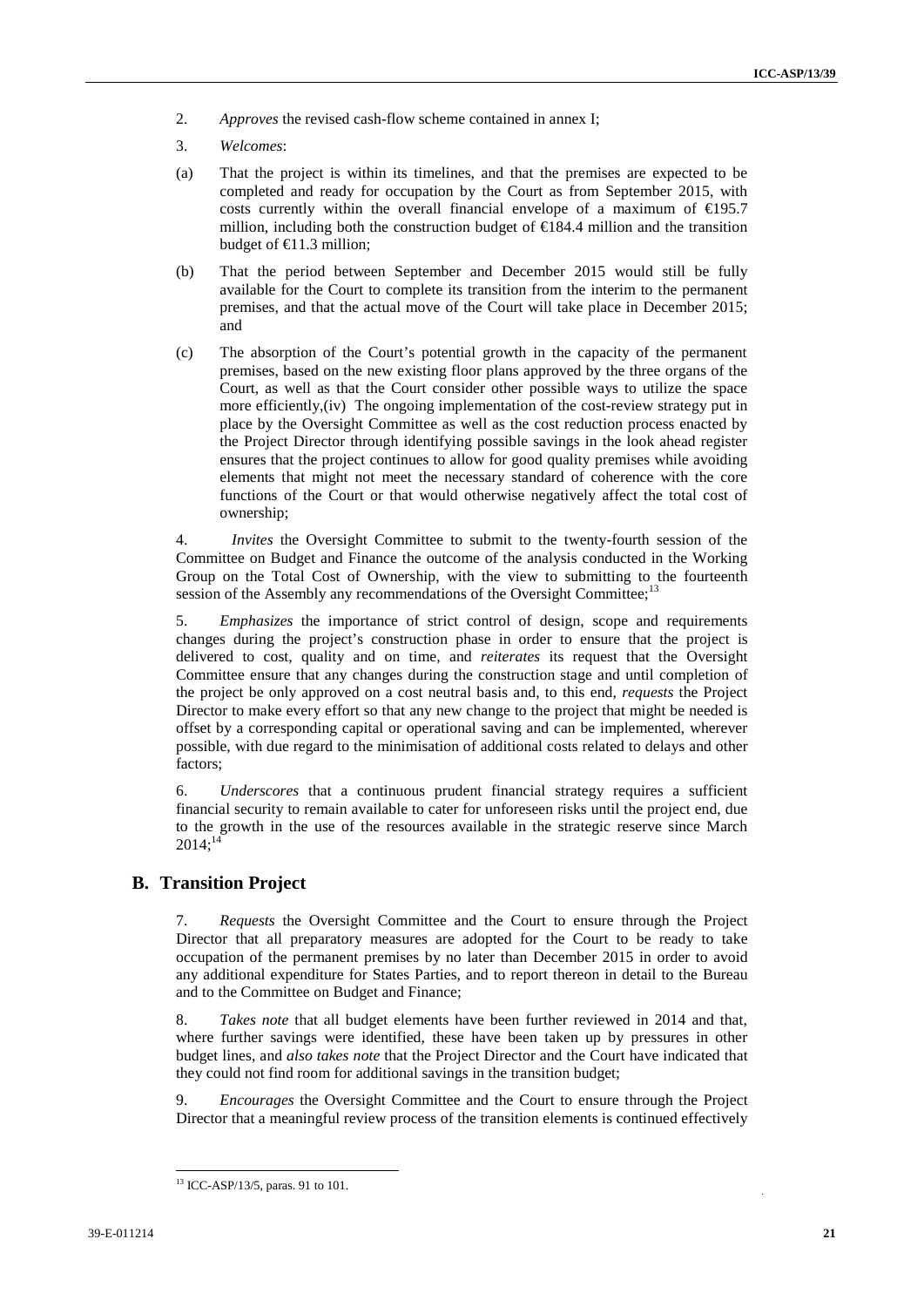and implemented taking into account any new options for achieving savings, including but not limited to a review of the user requirements and consideration of the Court's assets;

10. *Recalls* its objective that costs related to the transition project remain as low as possible in order to stay within, and, if possible, below the approved  $\bigoplus$  1.3 million budget;

11. *Also recalls* that the  $\bigoplus$  1.3 million budget for the transition project does not include an amount for any risks or unforeseen costs, which according to the decision to unify the construction and the transition projects, would need to be funded through the unified project reserve, if they materialize;

12. *Further recalls* its decision to fund transition costs up to €5.7 million with the appropriation of the surplus pertaining to the financial years 2012 to 2014, to be accounted for as one-time payments, and that an amount of €4.4 million has been funded in 2014 with the surplus pertaining to 2012;

13. *Authorizes* the Court, in consultation with the Project Director, to extend the application of the guidelines on contracts and expenditures for the construction project, approved by Resolution ICC-ASP/11/Res.3, paragraph 12, to the procurement processes to be conducted in the course of the Transition Project, in order to avoid any undue delays in the execution of the project and in the completion and occupation of the permanent premises*;*

14. *Authorizes* the Court to extend the maintenance contracts provided by the General Contractor during the first year after the delivery of the permanent premises, to a period ending on 31 December 2017, in order to allow the Court sufficient time to prepare its future long term maintenance strategy and contracts;

### **C. Unified Project**

15. *Recalls* that the total estimated costs, following the 2013 decision of the Committee to unify the construction and transition projects, amount to  $\epsilon$ 203.7 million, composed of €195.72 million for the unified revised project budget which includes all construction and transition activities and an estimated figure of  $\otimes$  million from the regular annual budgets of the Court:<sup>15</sup>

16. *Requests* the Oversight Committee and the Project Director to ensure that every effort is made to mitigate risks, seek opportunities for additional savings, and deliver the project within its current envelope of 195,7 million;

17. *Approves* that, in addition to the mandate established under resolution ICC-ASP/6/Res.1, the Oversight Committee shall have the authority delegated by the Assembly to make decisions, as a measure of last resort and as necessary and appropriate, for any increases of the project budget up to  $\epsilon 4.3$  million in 2015, thus bringing the budget authorisation from €195.7 million up to a maximum of €200 million, to ensure the financial security of the project;

18. *Invites* the Oversight Committee to continue implementing a strict control on expenditures by means of the appropriate procedure for the management and control, within the strategic reserve of the project, of any budget increases it might approve;

19. *Reiterates* that the surplus pertaining to the financial period 2013 shall be allocated to funding the remaining transition costs up to  $\bigoplus$ .3 million, to be accounted for as one-time payments;

20. *Takes note* of the recommendation of the external Auditor and the Committee on Budget and Finance, according to which the liquidation of States Parties' contributions for the permanent premises project be based on the scale of assessments applicable for 2013-  $2015$ ;<sup>16</sup>

<sup>&</sup>lt;sup>15</sup> Idem, para 22.

<sup>16</sup> ICC-ASP/12/15, paragraph 164.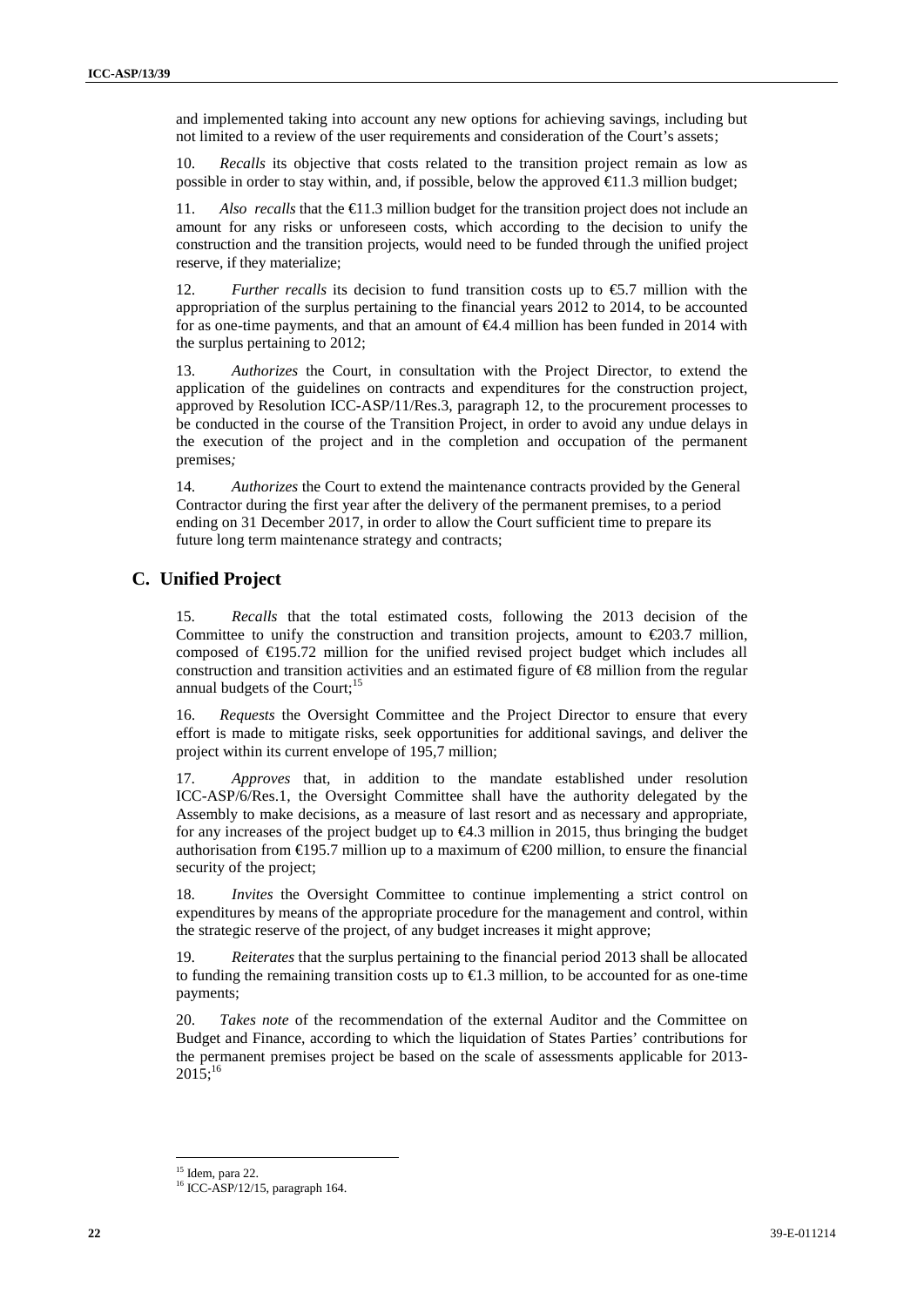### **II. One-time payments**

21. *Requests* States Parties electing by 31 December 2014 the option of a full or partial one-time payment of their assessed share in the project, to consult with the Project Director so as to determine the scheduling thereof, taking into account that said one-time payments: $17$ 

- (a) May be made in one or more instalments;
- (b) Are to be received in full by no later than 15 June 2015 or on any earlier date dependant on the expected cash-flow; and
- (c) Shall be subject to an adjustment once the final cost of the project and the full amount of the host State subsidy are known in order to ensure that all States Parties receive a fair and equal treatment;

22. *Requests* the Registrar, in coordination with the Project Director's Office, to continue to submit to the Oversight Committee, as requested, updated information on the agreed schedules for one-time payments;

### **III. Financial reporting**

23. *Requests* the Project Director to submit at the project end, through the Oversight Committee, and for consideration by the Assembly at its fourteenth session, a detailed and separate report on expenditures for the construction and transition activities<sup>18</sup>, together with the financial statements for the project;

### **IV. Audit strategy**

24. *Welcomes* that the External Auditor of the Court (*Cour des comptes*) has adopted a comprehensive approach to auditing the accounts and performances of the Court, which includes the full scope of the permanent premises project,<sup>19</sup> and *also welcomes* the recommendations contained in the Financial statements for the period 1 January to 31 December  $2013$ ;<sup>20</sup>

### **V. Voluntary contributions**

25. *Welcomes with appreciation* that four States Parties have initiated discussions with the Project Director and the Oversight Committee regarding proposals for donations for integration into the permanent premises, and *calls on* States Parties to approach the Oversight Committee at the earliest opportunity if they wish to contribute in that regard to ensure integration into the new building as it is completed;

26. *Requests* the Oversight Committee to finalize, with the assistance of the Project Director and in consultation with the Court, a strategy for donations and to report thereon to the fourteenth session of the Assembly of States Parties;*Reiterates* the invitation to States Parties and members of civil society with a proven track record of commitment to the mandate of the Court to raise funds for the permanent premises project;

### **VI. Ownership of the Permanent Premises**

27. *Requests* the Oversight Committee and the Court to ensure that the interests of States Parties are addressed in matters related to the access to the premises;

<sup>&</sup>lt;sup>17</sup> See resolution ICC-ASP/11/Res.3, annex II, Explanatory note on one-time payments, that clarifies the principles for to one-time payments in connexion with the criteria applicable to the agreement on the loan, including as regards those States Parties that would select the one-time payment option, or make their payments, after the host State loan has been accessed and payment of interest has commenced. <sup>18</sup> ICC ASP/12/15, par. 148.

<sup>&</sup>lt;sup>19</sup> Official Records ... Eleventh session ... 2012 (ICC-ASP/11/20), vol. II, part B.2, para. 82.

 $20$  ICC-ASP/13/12.